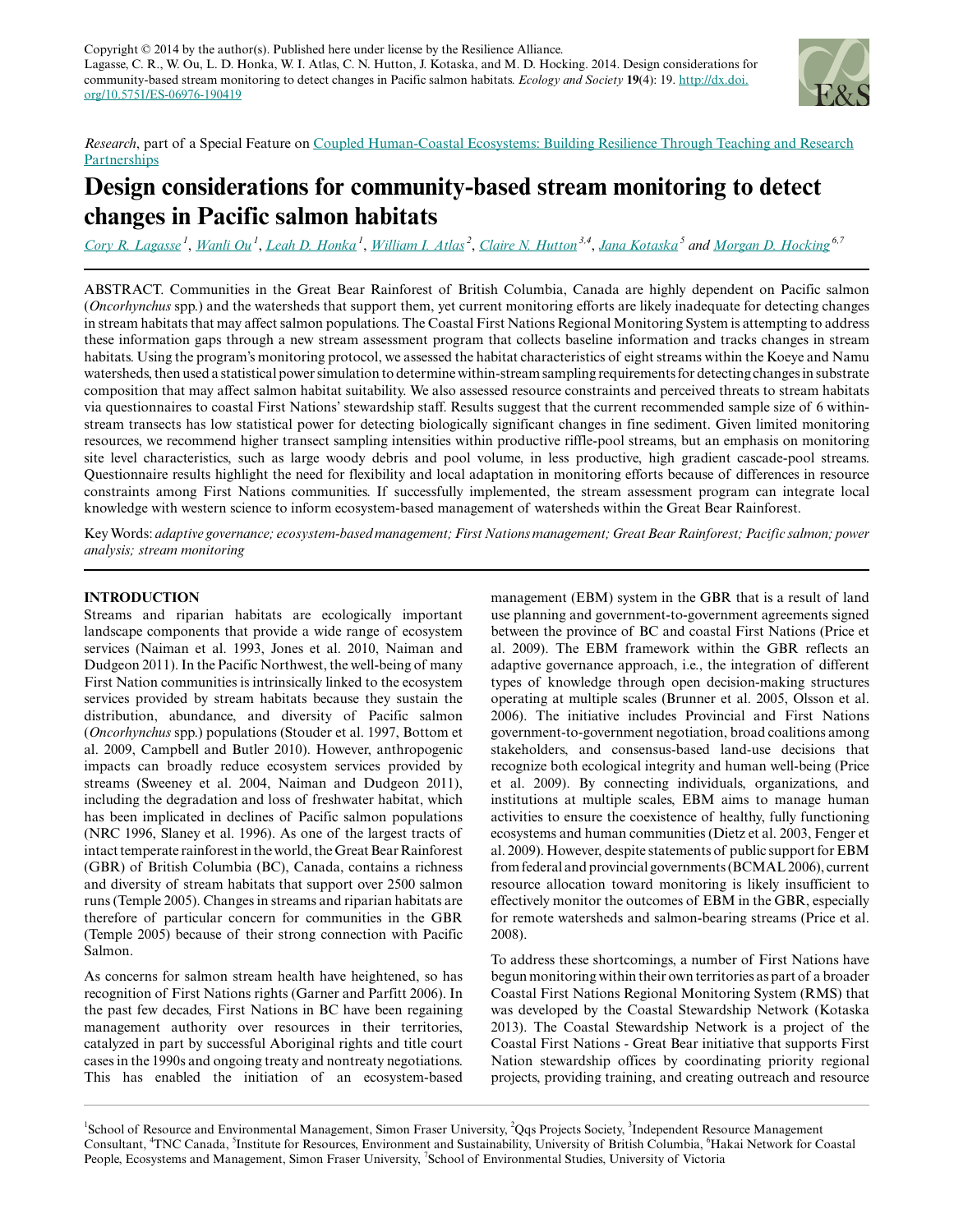materials. The RMS was developed based on priorities articulated by stewardship offices to facilitate the collection, ownership, and analysis of data that will aid in local resource management.

The RMS includes a recently introduced stream assessment program, a procedure for standardized data collection to monitor stream habitats and salmon populations. Monitoring stream conditions enables the tracking of watershed responses to habitat alterations (Larsen et al. 2004), assists in prioritizing areas for conservation (Pess et al. 2002, Braun and Reynolds 2011), and provides baseline information on habitat quality and population abundance of salmon (Price et al. 2008), all of which can contribute to EBM within the GBR. Ideally, RMS stream assessments would allow each First Nation to collect widespread, intensive, and statistically rigorous data on streams throughout their territory. However, limited financial, personnel, and time resources means that the stream assessment program must optimize limited sampling resources. To achieve this, monitoring objectives should be used to guide monitoring protocol (MacDonald et al. 1991, MacDonald and Smart 1993), such as the selection of cost-effective variables for measurement (Braun and Reynolds 2012) and the number of samples needed to produce statistically rigorous results (Ladson et al. 2006).

The main objectives of the habitat assessment component of the RMS stream monitoring program are to collect baseline information on stream habitat quality and monitor for changes over time, however, the specific monitoring objectives and priorities may vary according to the needs and concerns of each First Nation community. Potential threats to stream ecosystems within each First Nation's territory will be a key consideration for monitoring design. Apart from possible overharvest of salmon which can affect terrestrial ecosystems (Darimont et al. 2010, Hocking and Reynolds 2011), there are three main risks to stream ecosystem functioning in the GBR: (1) vegetation removal and road construction from forest harvesting under EBM (e.g., Tschaplinski and Pike 2010); (2) other watershed developments, such as from liquefied natural gas, mining, or crude oil projects (e.g., Service et al. 2012); and (3) climate change (e.g., Battin et al. 2007).

In this study, we collected information on stream physical properties within two ecologically and culturally significant watersheds of the GBR, the Koeye and Namu rivers, to provide advice on optimizing monitoring protocols in consideration of threats to stream habitats within the GBR, statistical power, and community resource constraints. We provide recommendations on within-stream sample sizes by estimating statistical power to detect changes in percent fine sediments and median particle size, two important metrics of substrate suitability for salmon. We complement these recommendations with questionnaires completed by coastal First Nations stewardship staff to assess perceived threats to stream habitats, current stream monitoring efforts, and resource limitations for First Nations stewardship offices.

#### **METHODS**

#### **Study area**

Our study sites are located in the Namu and Koeye watersheds, within the Great Bear Rainforest (Fig. 1). These watersheds represent two of the largest complexes of untouched ancient rainforest on the Central Coast of BC with cultural and ecological importance to the local First Nations (HTC 2005, Brown and Brown 2009). Selection of streams for assessment consisted of a hierarchical sampling design, with transects nested within streams and four stream sites nested within each watershed. Three channel types were assessed: four small, low gradient, riffle-pool streams (referred to as Namu 1, 2, 3, and Koeye 1), two small, high gradient, cascade-pool streams (Koeye 2 and 3), and two large, low gradient channels that are part of the upper Namu River and Koeye River (Namu main and Koeye main).

**Fig. 1**. Location of stream assessment sites within the Koeye and Namu watersheds of the Great Bear Rainforest, British Columbia.



#### **Stream habitat characteristics**

We measured reach and transect level characteristics at the eight stream sites based on the preliminary data collection procedure of the RMS stream assessment program (Fig. 2; Appendix 1). The reach length for each stream site was defined as 10 times the bankfull width. For every reach, we categorized the stream type, measured percent gradient, counted large pool or cover-forming woody debris (LWD) and visually estimated substrate embeddedness, stream discharge, and turbidity. We also measured percent pool length and pool volume using the residual pool depth multiplied by the length and width for all pools. Collectively, many of the characteristics measured may be used to assess stream suitability for salmon (Sharma and Hilborn 2001, Braun and Reynolds 2011).

A maximum sample size, or number of transects, was established by doubling the 6 transects per reach initially recommended by the RMS protocol. Thus, we spaced 12 transects evenly from the start to the end of the reach, with each transect placed perpendicular to the stream flow. For every transect, we measured bankfull width, maximum water depth, bankfull depth, open canopy width, and categorized if banks were undercut. We assessed substrate composition by measuring the intermediate axis length of 10 particles sampled at regular intervals along the wetted width of the transect. Particles were randomly selected from beneath the surveyor's foot to minimize selection bias as a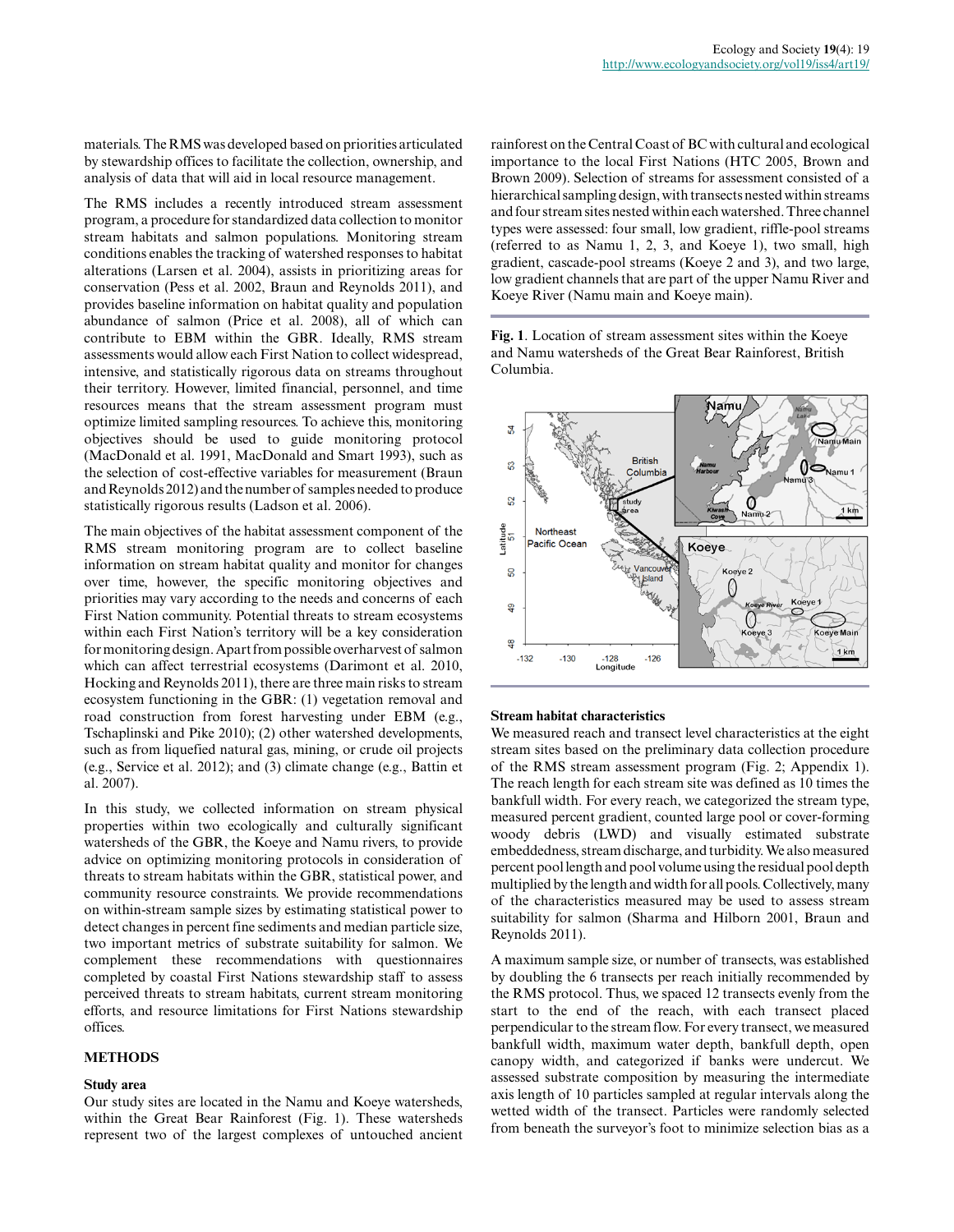result of particle size. Substrate composition is summarized using two measures: the percent of particles that are fine sediment, defined as particles smaller than 2 mm, and the median length of particles for each transect, referred to as  $D_{50}$ . Within-stream variability is summarized for each transect characteristic using the coefficient of variation, which represents the ratio of the standard deviation to the mean, with higher values indicating higher variability (Conquest 1983).

**Fig. 2**. Stream transect card used to record stream characteristics at multiple cross-sectional transects for the Regional Monitoring System (RMS) of the Coastal Stewardship Network. The RMS also includes a stream visit, stream assessment, and salmon escapement card, shown in Appendix 1. Transect cards were developed by the Coastal First Nations – Great Bear Initiative and reproduced with their permission.

| <b>Stream Transect (v.2)</b>  | Stream Name: <b>Example 2018</b> |              |                                                                                   |                                        | Reach# |                                                        |                                                     |                                                        |                        | Entered in DMS:         |                                                                    |                                    |  |  |  |
|-------------------------------|----------------------------------|--------------|-----------------------------------------------------------------------------------|----------------------------------------|--------|--------------------------------------------------------|-----------------------------------------------------|--------------------------------------------------------|------------------------|-------------------------|--------------------------------------------------------------------|------------------------------------|--|--|--|
| Transect#                     | Location (m)                     |              | BF width (m)<br>Wet width (m)                                                     |                                        |        |                                                        | BF depth (cm)<br>Max depth (cm)                     |                                                        |                        |                         |                                                                    | <b>Habitat type</b>                |  |  |  |
|                               |                                  |              |                                                                                   |                                        |        |                                                        | Undercut bank?                                      |                                                        | <b>Dool</b><br>□riffle |                         | $\Box$ log jam<br><b>Deascade</b>                                  |                                    |  |  |  |
| Canopy closure (m)            |                                  |              | Moss on rocks                                                                     |                                        |        |                                                        |                                                     |                                                        |                        | <b>Oglide</b>           |                                                                    | Dother:                            |  |  |  |
| Left:                         | Right:                           |              | $D$ little/no<br>Doccasional<br><b>Ofrequent</b><br><b>Dabundant</b>              |                                        |        | Left: UYes Right: UYes<br>$\square$ No<br>$\square$ No |                                                     |                                                        |                        |                         |                                                                    |                                    |  |  |  |
| Pebble size:<br>int axis (cm) |                                  |              |                                                                                   |                                        |        |                                                        |                                                     |                                                        |                        |                         |                                                                    |                                    |  |  |  |
| Transect #                    | Location (m)                     | BF width (m) |                                                                                   | Wet width (m)                          |        |                                                        | BF depth (cm)<br>Max depth (cm)                     |                                                        | <b>Habitat type</b>    |                         |                                                                    |                                    |  |  |  |
|                               |                                  |              |                                                                                   |                                        |        |                                                        |                                                     |                                                        |                        |                         | <b>Dool</b><br>$\Box$ log jam<br><b>□riffle</b><br><b>Deascade</b> |                                    |  |  |  |
| Canopy closure (m)            |                                  |              | Moss on rocks                                                                     |                                        |        |                                                        | Undercut bank?                                      |                                                        |                        | <b>D</b> glide          |                                                                    | Dother:                            |  |  |  |
| Left:                         | Right:                           |              | <b>Floccasional</b><br><b>Filittle/no</b><br><b>Ofrequent</b><br><b>Dabundant</b> |                                        |        |                                                        | Left: OYes Right: OYes<br>$\Box$ No<br>$\square$ No |                                                        |                        |                         |                                                                    |                                    |  |  |  |
| Pebble size:<br>int axis (cm) |                                  |              |                                                                                   |                                        |        |                                                        |                                                     |                                                        |                        |                         |                                                                    |                                    |  |  |  |
| <b>Transect#</b>              | Location (m)                     | BF width (m) |                                                                                   | Wet width (m)                          |        |                                                        | BF depth (cm)<br>Max depth (cm)                     |                                                        |                        |                         | <b>Habitat type</b>                                                |                                    |  |  |  |
|                               |                                  |              |                                                                                   |                                        |        |                                                        |                                                     |                                                        |                        | <b>Opool</b><br>□riffle |                                                                    | $\Box$ log jam<br><b>D</b> cascade |  |  |  |
| Canopy closure (m)            |                                  |              | <b>Moss on rocks</b>                                                              |                                        |        |                                                        | Undercut bank?                                      |                                                        |                        | $\Box$ glide            |                                                                    | Dother:                            |  |  |  |
| Left:                         | Right:                           |              | $D$ little/no<br><b>Ofrequent</b>                                                 | <b>Doccasional</b><br><b>Dabundant</b> |        |                                                        |                                                     | Left: OYes Right: OYes<br>$\square$ No<br>$\square$ No |                        |                         |                                                                    |                                    |  |  |  |
| Pebble size:<br>int axis (cm) |                                  |              |                                                                                   |                                        |        |                                                        |                                                     |                                                        |                        |                         |                                                                    |                                    |  |  |  |

#### **Power to detect changes in substrate composition**

Detecting changes in stream habitats is an important component of the RMS stream assessment program. Therefore, we conducted a statistical power simulation to determine the relationship between the number of stream transects and the ability to detect changes in substrate composition when a stream is reassessed at some future time. Using simulation instead of a traditional power analysis can provide estimates of statistical power that are more robust and ecologically realistic (Bolker 2008). For our analysis, the minimum detectable effect (MDE) represents the minimum change in stream substrate that the sampling procedure would be able to detect statistically (MacDonald et al. 1991) using a statistical power (1 - type II error) of 0.8 and a significance level (type I error) of 0.05.

We focused on  $D_{50}$  and percent fine sediment for our power analysis over other transect characteristics because these properties required time-consuming particle counts, and changes in these characteristics could have important ecological consequences. Increases in fine sediment concentrations may reduce the egg-fry survival and rearing success of salmonids (Suttle et al. 2004, Jensen et al. 2009), with threshold effects on egg-fry survival observed at 10 to 15 percent concentration of particles under 1 mm or 2 mm in length (Kondolf 2000, BCMOE 2001, Jensen et al. 2009). Because increases in fine sediment may occur following logging activities and road building (Scrivener and Brownlee 1989, Jackson et al. 2001, BCMOE 2001), detecting changes using before-after stream assessments will likely be an important monitoring objective for First Nations stewardship offices.  $D_{50}$  is indicative of substrate suitability for redd digging (Kondolf 2000), although no specific thresholds have been established relating to salmon habitat suitability.

To mimic data collection by future stream assessments, we simulated a second dataset of samples over a range of effect sizes and sample sizes for  $D_{50}$  and percent fine sediment. Sample values were generated for  $D_{50}$  by randomly sampling from a log-normal distribution with standard deviation equal to the observed value for that stream, and mean equal to the observed value plus an added effect size. For percent fine sediment, random samples were drawn from a binomial distribution with each sample representing 10 draws using a probability of success set to the observed proportion of fine sediment for that stream plus an effect size. The statistical significance of the effect size for  $D_{50}$  was determined by the p-value of a t-test. Statistical significance for percent fine sediment was assessed by logistic regression using a bias correction for low numbers of successes (Firth 1993).

A thousand iterations of this simulation procedure were performed for each combination of effect size and sample size. The statistical power of the test was calculated based on the proportion of times that a p-value smaller than the significance level of 0.05 was obtained, representing whether or not the effect size was deemed statistically significant. The MDE for each sample size was then determined based on the effect size where statistical power was equal to or greater than 0.8. We determines MDE values over a sample size range of 4 to 12, representing a relatively low to high sampling intensity based on resource and time constraints of the CSN. For streams where this sample range failed to detect changes in fine sediment of 10%, we determined the number of samples needed to detect this potential threshold value by increasing the sample size range. All analyses were done using R 2.15.1 (R Core Team 2012) and the brglm package for logistic regression with bias correction (Kosmidis 2013).

#### **Monitoring questionnaire**

To obtain information on the local context of monitoring priorities, resource constraints and current monitoring efforts, we surveyed stewardship office staff from several coastal First Nations involved with the RMS. The survey consisted of 11 questions, with 7 categorical and 4 open-ended questions. Specifically, we inquired about perceived threats to freshwater habitat, the adequacy of current stream monitoring, which institutions they thought should perform monitoring, resource constraints that will prohibit stream assessments, and if stream assessments would benefit their community. Questionnaires were given to stewardship staff members during the 2012 Annual Coastal Stewardship Network Gathering, two days after they had completed a training session on the stream assessment card methodology to ensure that they were familiar with the methodology and purpose of the program. We received 11 completed questionnaires out of 15 that were distributed.

#### **RESULTS**

#### **Stream habitat characteristics**

The natural variability in measured habitat properties was considerable within and among the eight pristine streams, however, variability was considerably lower for most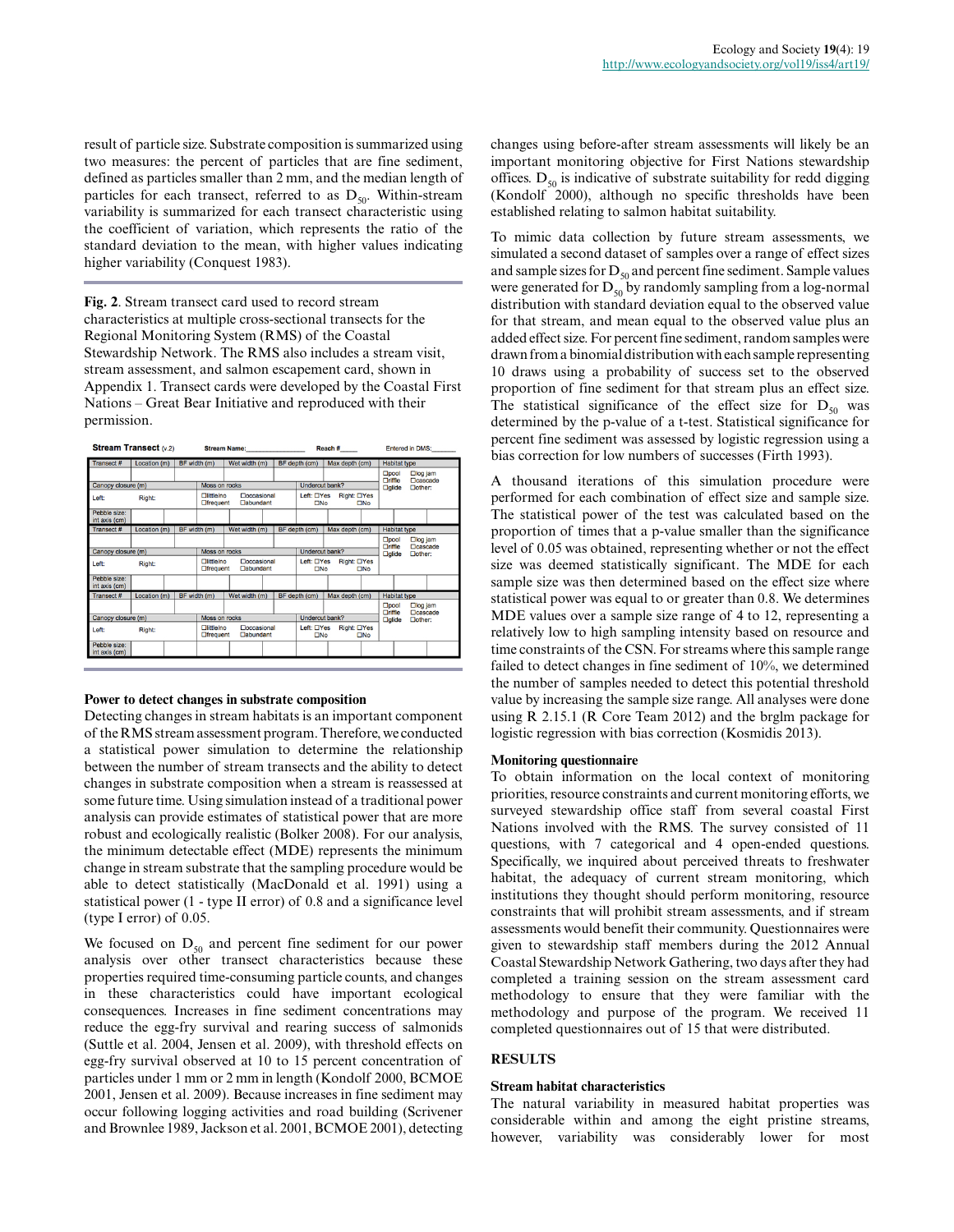| Stream     | Channel type  | Wetted width<br>(m) | Reach length<br>(m) | Gradient $(\%)$ | Pool length $(\% )$ | Pool volume<br>$(m^3/10m)$ | $LWD$ (pieces/10m) |
|------------|---------------|---------------------|---------------------|-----------------|---------------------|----------------------------|--------------------|
| Namu 1     | Riffle-pool   | 5.1                 | 81                  | 2.5             | 54.1                | 13.43                      | 5.43               |
| Namu 2     | Riffle-pool   | 7.6                 | 84                  |                 | 49.1                | 6.58                       | 4.38               |
| Namu 3     | Riffle-pool   | 4.9                 | 86                  |                 | 50.3                | 12.83                      | 7.79               |
| Koeye 1    | Riffle-pool   | 7.5                 | 88                  |                 | 22.1                | 2.83                       | 2.05               |
| Koeye 2    | Cascade-pool  | 5.4                 | 82                  | 22.5            | 27.7                | 4.24                       | 4.66               |
| Koeye 3    | Cascade-pool  | 6                   | 66                  | 10              | 15.0                | 1.77                       | 1.36               |
| Namu main  | Large channel | 17.4                | 174                 |                 | ۰.                  | $\overline{\phantom{a}}$   | 4.83               |
| Koeye main | Large channel | 35.5                | 520                 |                 |                     |                            | 0.19               |

**Table 1**. Reach level characteristics of the eight streams assessed in the Namu and Koeye watersheds. Large woody debris (LWD) density is given as the number of pieces per 10 m of reach length. Pool length is the percent of the reach length represented by pool habitats. Pool volume density is estimated based on the length x width x residual depth of all pools and averaged per 10 m of reach length. Pools were too deep to measure at Namu main and Koeye main.

characteristics when the same channel types were compared (Tables 1 and 2). Riffle-pool streams shared many characteristics including a low percent gradient (range of 1 - 2.5), small median particle size ( $D_{50}$  range of 1.1 - 3.0 cm), high percentage of banks undercut (range of 50-75%), and a generally high percent pool length (mean of 43.9%). Cascade-pool streams had a high percent gradient (10 and 22.5), large  $D_{50}$  (19.8 and 22.0 cm), low percentage of banks undercut (13 and 8%), and low percent pool length (28 and 15%), although only two streams of this type were assessed. Most streams had a high density of LWD with a mean of 3.8 pieces per 10 meters of reach length counted across all streams.

We observed high variability, as demonstrated by coefficient of variation values, for many of the transect-level characteristics within streams, such as bankfull width, open canopy width, and  $D_{50}$  (Table 2). The average coefficient of variation values over all streams for bankfull width, open canopy width and  $D_{50}$  were 0.31, 1.23, and 0.61 respectively. Fine sediment varied from 0% to 38%, with the lowest values of 0% and 2% in cascade-pool streams and higher percentages observed in riffle-pool streams and Namu main.

#### **Power to detect changes in substrate composition**

The minimum detectable effect (MDE) for fine sediment varied among streams, however, MDE was similar within channel types. MDE for fine sediment ranged from 22% to 27% using 4 samples and declined with 12 samples to a range of 8% to 16% (Fig. 3A). Fine sediment MDE was lower in cascade-pool streams than in riffle-pool streams, with averages of 8.6% and 14.3% respectively, using a sample size of 12. These differences occur because observed fine sediment concentrations were low in cascade-pool streams, and increases in proportions that begin closer to zero are easier to detect on the logit scale. To detect changes in percent fine sediment equal to a threshold of 10% (BCMOE 2001), sample sizes of 18 to 23 transects would be needed in riffle-pool streams and 28 transects for Namu main. However, observed values for fine sediment were already above 10 percent in these streams.

MDE values for  $D_{50}$  were also variable among streams, but again variability was lower within riffle-pool and cascade-pool channel types (Fig. 3B). Low MDE  $D_{50}$  values were consistently estimated for riffle-pool streams; MDE values were no greater than 3.0 cm with a sample size of 4 and 1.3 cm with a sample size of 12. In

**Fig. 3**. Minimum detectable effect (MDE) size for percent fine sediment (Panel A) and median particle size, or D50 (Panel B), as a function of sample size with statistical power of 0.8 and significance level of 0.05. Lines with grey points represent low gradient riffle-pool streams, black points represent high gradient cascade-pool streams, and white points indicate large, low gradient streams. D50 results for Koeye 1, Namu 3, and Namu main are combined under Namu 1 and Namu 2, respectively, because nearly identical MDE values were obtained. The MDE for Koeye Main could be predicted up to n = 7 because only seven transects could be completed at that stream.



contrast, cascade-pool streams had much higher MDEs, with values of 19.0 to 78.5 cm obtained using four samples, and 7.5 to 28.5 cm with a sample size of 12.

#### **Monitoring questionnaire**

The 11 respondents to our questionnaire represented stewardship office staff in 6 different coastal First Nations communities, including the Heiltsuk (Bella Bella), Metlakatla (Prince Rupert), Wuikinuxw (Rivers Inlet), Haisla (Kitamat Village), Gwa'sala-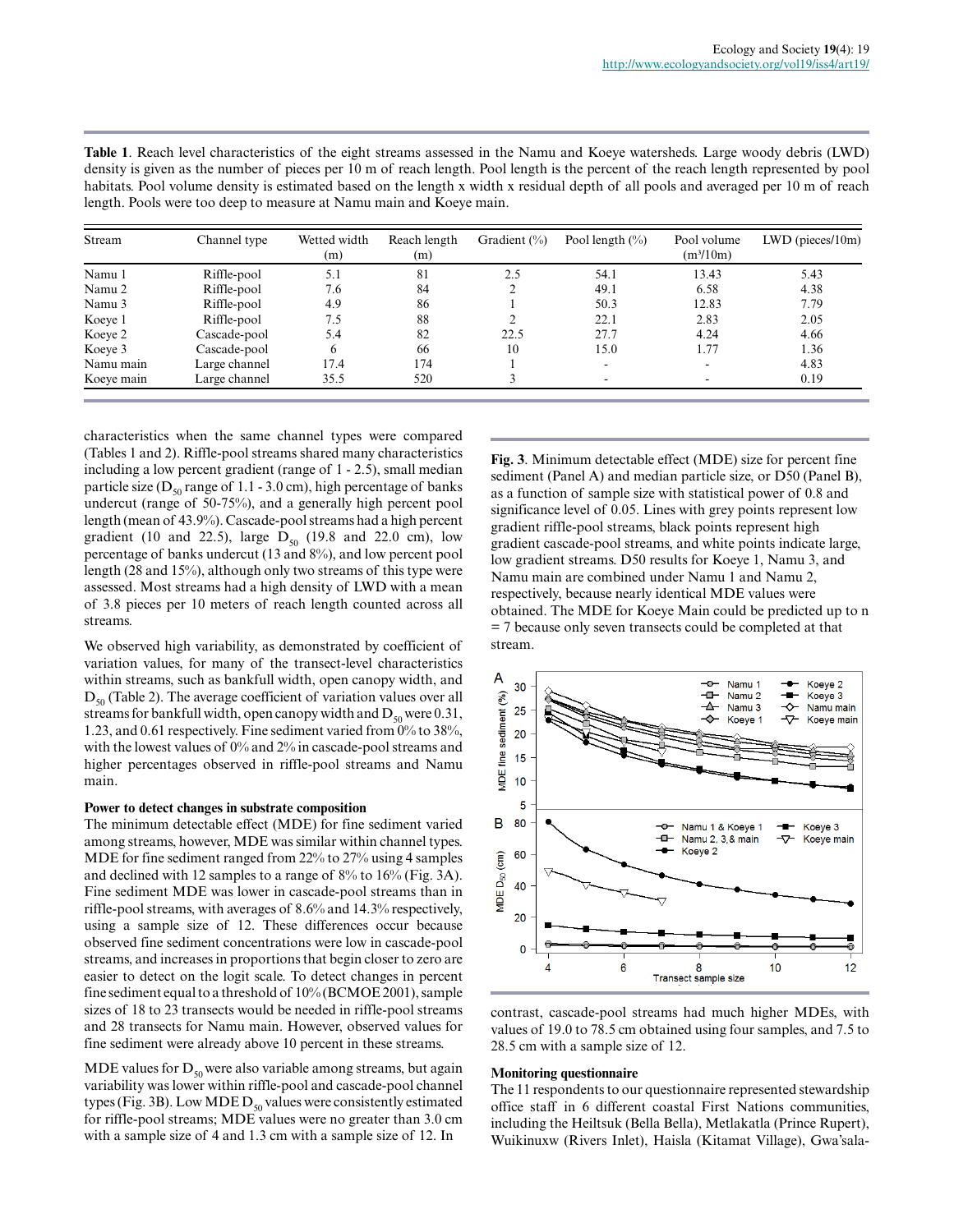| Stream     | represents the percentage of undereat banks over an transcets within a stream.<br>Bank width (m) | Bankfull depth | Water depth | Open canopy (m) | $D_{50}$ (cm) | Fine sediment | Banks            |
|------------|--------------------------------------------------------------------------------------------------|----------------|-------------|-----------------|---------------|---------------|------------------|
|            |                                                                                                  | (cm)           | (cm)        |                 |               | $(\%)$        | undercut $(\% )$ |
| Namu 1     | 9.3(0.44)                                                                                        | 81 (0.25)      | 44 (0.49)   | 2.6(1.1)        | 2.9(0.41)     | 20            | 50               |
| Namu 2     | 7.6(0.35)                                                                                        | 62(0.51)       | 35(0.74)    | 0.8(2.0)        | 2.7(0.30)     | 10            | 75               |
| Namu 3     | 10.2(0.32)                                                                                       | 106(0.43)      | 54 (0.58)   | 0.4(2.7)        | 1.1(0.76)     | 26            | 63               |
| Koeye 1    | 7.5(0.38)                                                                                        | 56 (0.27)      | 26(0.39)    | 2.0(0.80)       | 3.0(0.39)     | 17            | 54               |
| Koeye 2    | 8.6(0.13)                                                                                        | 62(0.23)       | 27(0.42)    | 4.5(1.3)        | 22.0(1.27)    | ጎ             | 13               |
| Koeve 3    | 7.8(0.26)                                                                                        | 80 (0.18)      | 37(0.35)    | 2.5(0.69)       | 19.8(0.31)    | $\theta$      | 8                |
| Namu main  | 22.3(0.21)                                                                                       | 155(0.15)      | 111(0.19)   | 8.6(0.82)       | 1.1(0.66)     | 38            | 42               |
| Koeve main | 36.3(0.38)                                                                                       | 167(0.22)      | 120(0.38)   | 27.3(0.45)      | 26.9(0.80)    |               | 21               |

**Table 2**. Summary of the transect level characteristics for each stream. Reported values represent the average over all transects within a stream with coefficient of variation values given within brackets. Fine sediment represents the percentage of particles with intermediate axis length less than 2 mm over all particles counted within a stream, and therefore no standard deviation value is given. Banks undercut represents the percentage of undercut banks over all transects within a stream.

'Nakwaxda'xw (Port Hardy), and Nuxalk (Bella Coola) Nations. Roles and responsibilities of the stewardship staff were diverse, including monitoring, patrolling, administration, fisheries technician, and management. Therefore, our results represent a broad cross-section of stewardship staff and coastal First Nation communities.

The most commonly identified threat to salmon streams was logging, which was listed in 8 of the 11 responses (Fig. 4A). Other identified threats included landslides (3 respondents), climate change (2 respondents), flooding (2 respondents), and LWD removal during the late 1970s to the 1980s (1 respondent). Of 11 respondents, 7 disagree or strongly disagree that current stream monitoring by Fisheries and Oceans Canada (DFO) is adequate (Fig. 5A). Nine respondents agreed or strongly agreed that a stream assessment program would be beneficial to their community (Fig. 5B), and 8 respondents agreed or strongly agreed

**Fig. 4**. Responses to open-ended and ranking questions of our Coastal Stewardship Network questionnaire. Panel A responses were open-ended, though the majority of respondents listed logging as the main threat. Panel B shows the primary and secondary ranked limiting factors for conducting stream assessments, chosen from a list of eight options. Some respondents ranked more than one factor as the primary limiting factor, resulting in more than 11 responses. LWD = large pool or cover-forming woody debris.



that they would like to see a standardized stream assessment training program or trainer (Fig. 5C). Of 11 respondents, 8 prefer that the local stewardship office and DFO collaborate on assessments, while 3 respondents prefer only the local First Nation stewardship office perform assessments (Fig. 5D). The amount of time and personnel resources available to perform stream assessments per month was variable, as 1 day or less, 2 to 4 days and 8 days each received 3 responses (Fig. 5E), while staff availability ranged from 0 to 6 (Fig. 5F). Lack of human resources, lack of financial resources, and a need for further training were stated as the 3 primary factors limiting stream monitoring, followed by time availability and difficulty in accessing streams (Fig. 4B).

**Fig. 5**. Responses to the categorical questions of our Coastal Stewardship Network questionnaire. We received 11 responses for every question. DFO = Fisheries and Oceans Canada.



### **DISCUSSION**

#### **Stream monitoring recommendations**

Our recommendations for within-stream sampling draw upon the results of our stream assessments and power analysis, as well as information from our qualitative survey highlighting the resource constraints to First Nations communities and perceived threats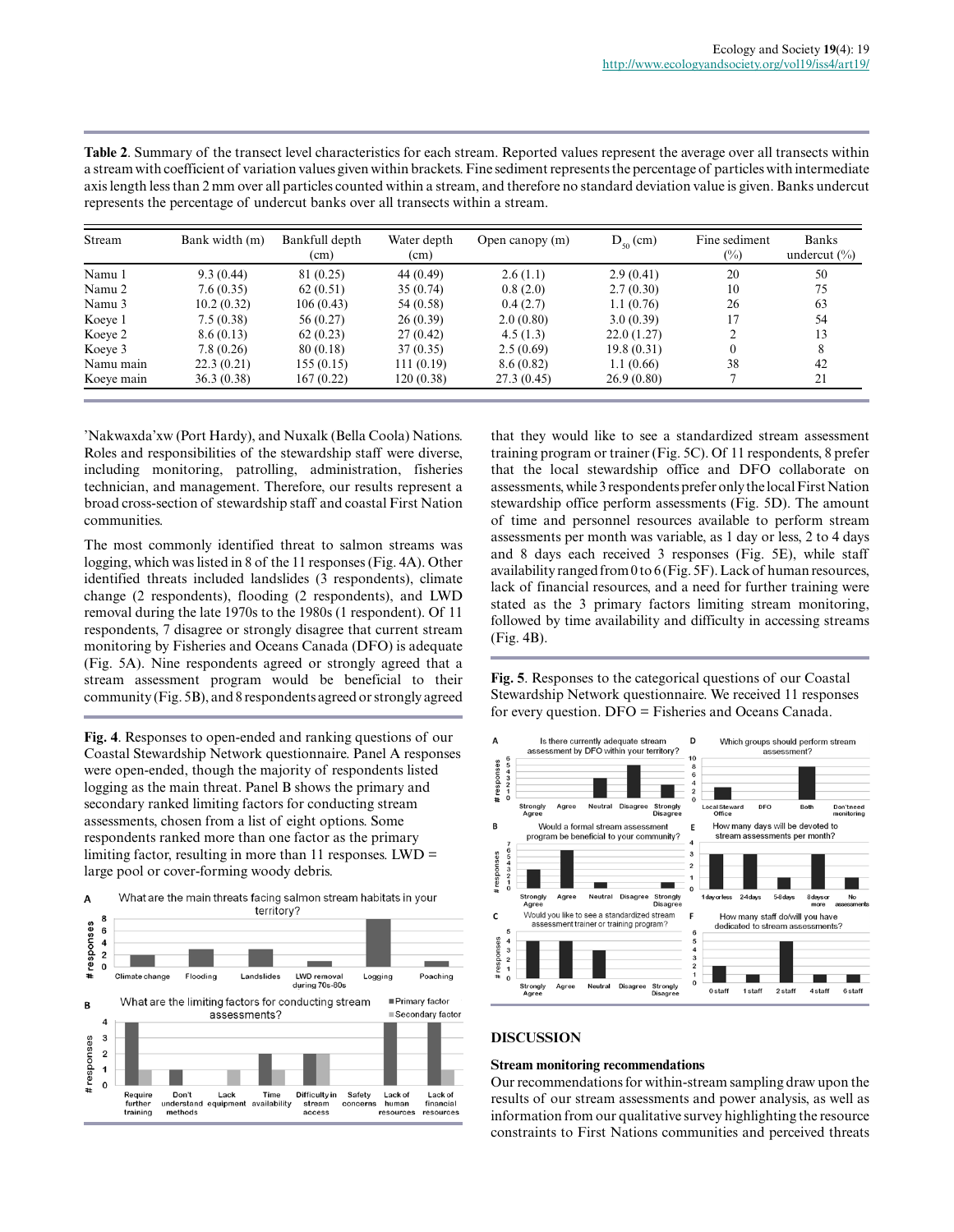to stream habitats. Forest harvesting was identified as the main threat to streams by a large majority of stewardship staff, and is one of the main threats to streams within the GBR (Tschaplinski and Pike 2010, Hocking et al. 2013). Therefore, detecting changes in stream habitats associated with logging activities should be an important monitoring objective. These changes are dependent on forestry practices and stream morphology, but may include sediment loading, bank erosion, and decreases in pool volume and LWD density (Hartman et al. 1996, Gomi et al. 2005, Mellina and Hinch 2009).

Estimated MDE values for percent fine sediment suggest that before-after site visits using transect particle counts are unlikely to detect biologically significant increases in fine sediment over the range of sample sizes examined. Even with 12 transects, particle counts may not detect increases in fine sediment of 15% in riffle-pool streams and 9% in cascade-pool streams. As a result, fine sediment concentrations may exceed recommended guidelines of 10% to 15% before any changes are detected, reducing egg-fry survival and rearing success of salmonids (Kondolf 2000, BCMOE 2001, Suttle et al. 2004, Jensen et al. 2009). Additionally, MDE values are larger within streams that contain elevated fine sediment concentrations, such as Namu main and Namu 3, suggesting it will be difficult to detect fine sediment increases for streams where even small increases may negatively impact salmon habitat. On the other hand, MDE values for  $D_{50}$  are low in the same streams with high fine sediment, indicating that other changes in substrate composition may be detected within the range of transect sample sizes examined.

We suggest adjusting within-stream sampling intensity and methods based on channel type to optimize monitoring efforts. The small to medium-sized riffle-pool streams in our study area possess many of the characteristics of productive salmon habitat, such as a high pool volume, undercut banks, and coarse gravel substrate (Sharma and Hilborn 2001, Braun and Reynolds 2011), therefore, these streams would be a priority for detecting changes. MDE values for fine sediment do not decline below 10% unless 18 to 23 transects are conducted within riffle-pool streams, however, this sampling intensity may not be practical for each stream visit given personnel and time constraints. Therefore, instead of performing more than 12 transects we recommend measuring 30 particles per transect instead of 10 in riffle-pool streams. Within-stream variability in substrate composition may also be reduced if transects are stratified or targeted by habitat type. For example, performing particle counts exclusively on riffle habitat types within streams may increase statistical power for detecting changes (MacDonald et al. 1991), although this trend was not apparent in the streams we assessed. For cascade-pool streams, we do not recommend expending monitoring effort on transect particle counts beyond the initial site visit because these streams are unlikely to be habitats of high salmon productivity and may flush fine sediment because of the high gradient (Gomi et al. 2005). For large channel streams, logistical challenges of deep, fast moving water make intensive transect sampling hazardous and time consuming, therefore, we recommend that the RMS protocol for monitoring large streams and rivers should prioritize in-situ data loggers that can continuously measure stream flow and water quality.

Overall, the high natural variability observed within and among streams indicates that statistical detection of changes will be difficult without high sampling intensities. However, the baseline information collected by initial stream assessments will be valuable in characterizing the remote streams of the GBR, many of which have never been previously assessed. Therefore, beyond initial site visits, transects may not be the most efficient use of monitoring resources for detecting changes from logging or other disturbances, unless the stream is a high monitoring priority. In many cases, monitoring efficiency may be improved by focusing on the most cost-effective and ecologically important variables, such as LWD and pool volume (Braun and Reynolds 2012). Monitoring information can also be efficiently collected by methods that are not quantitative, such as repeated photographs over time of specific habitat features (MacDonald and Smart 1993), or site visits to detect both natural and anthropogenic disturbances such as landslides and road crossings.

Our results and recommendations should be taken in consideration of the assumptions of our statistical power simulation and data collection procedure. MDE estimates use only one level of statistical power and significance level (0.8 and 0.05, respectively) based on statistical convention. Our analysis assumes that the standard deviation for  $D_{50}$  was identical for the observed and simulated data, however, events that affect  $D_{50}$ values may affect the variance of particle size distributions as well, thus influencing MDE values. The simulation method only compared two time-periods, however, if streams are continually monitored the power to detect trends will increase as more years of data are collected (Larsen et al. 2004). Additionally, our sample sites consisted of reaches of only 10 bankfull widths among 8 streams and 2 watersheds, therefore, we were likely unable to capture the full range of variability in substrate composition and stream types of the GBR. Despite these limitations, we expect that our power analysis provides reasonable estimates of minimum sample sizes needed to detect changes in substrate between two sampling periods.

#### **Broader sampling considerations**

Our sample size recommendations focus on the sampling intensity within streams, however, successfully monitoring stream habitats over large areas requires consideration of the broader spatial distribution of sampling effort within and among watersheds (Hughes and Peck 2008). There are inherent trade-offs between the number of streams or watersheds that can be assessed and the sampling intensity within each stream (Dobbie et al. 2008), especially because time and personnel resources were both identified by stewardship staff as major limitations to monitoring efforts. Ultimately, within-reach sampling intensities may be affected by the extent of each First Nation's territory and their monitoring capacity, which varies among stewardship offices. Although it is beyond the scope of this study to determine the appropriate distribution of sampling effort within the nested scales of the GBR, a well-designed hierarchical sampling plan could greatly contribute to the success of the RMS stream monitoring program.

There will be many considerations for the sampling plans of RMS stream monitoring, including the specific goals and capacity of each First Nations community, land-use plans under EBM, watershed attributes including current or future threats, accessibility for sampling, and statistical rigor. Stream monitoring plans should consider the EBM framework of the GBR because this will determine land-use activities such as the percentage of a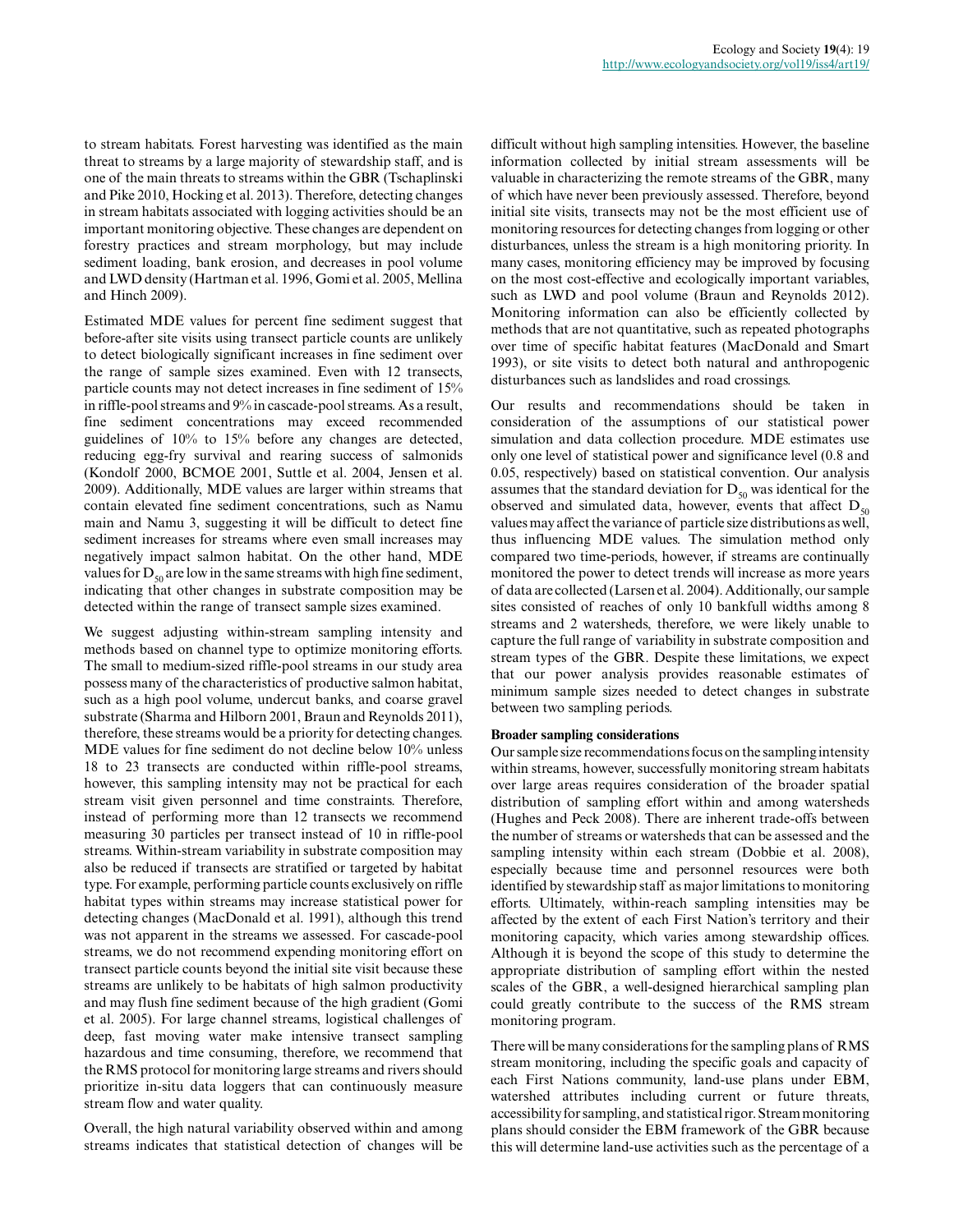watershed that can be clear-cut at one time (also called equivalent clear-cut area) or the width of riparian forest buffering. Although all the streams we assessed were located within conservancy areas, monitoring within nonconservancy areas that may be impacted by logging or other activities will likely be an important priority for First Nations. There is considerable uncertainty around the effects of forest management under EBM on streams and salmon in the GBR, suggesting a need for large-scale across-watershed monitoring of stream functioning that incorporates land-use activities, watershed attributes, and human well-being (Fenger et al. 2009, Hocking et al. 2013). Therefore, information collected by RMS stream monitoring could reduce this uncertainty and improve our understanding of the impacts of different land-use activities under EBM.

#### **Monitoring and ecosystem-based management**

The RMS stream assessment program, implemented within an EBM approach, connects individuals, organizations, agencies, and institutions at multiple levels (Folke et al. 2005), and employs various knowledge systems and experiences (Dietz et al. 2003). The assessment program draws on local knowledge systems and experiences by allowing each coastal First Nation the flexibility to set local monitoring objectives and priorities, yet monitoring will be conducted using a standardized sampling framework. A standardized framework will allow information to be used for broad comparisons and trend detection (Roper et al. 2010), while local adaptation can integrate local knowledge and understanding of watersheds into the detection of environmental change. This may improve monitoring effectiveness because local stewards and resource-users are more likely to be attuned to the complexity of their ecological systems (Moller et al. 2004, Berkes et al. 2007). The RMS stream assessments may thus contribute valuable information toward successful EBM of watersheds, while demonstrating the potential of combining local knowledge systems with scientific knowledge to cope with change in ecosystem management (Folke et al. 2005, Berkes et al. 2007).

The potential effectiveness of stream monitoring under the RMS will inevitably be limited by resource availability for monitoring, as highlighted by the results of our questionnaire. Currently, each Coastal First Nation is responsible for funding monitoring activities within their own territories and securing funding may be challenging. Funding for stewardship offices comes from various sources, including own source revenue, resource revenue sharing, and other agreements with the provincial government, federal government, and philanthropic foundations (COF 2010, Smith and Sterritt [date unknown]). Additionally, under Canadian law jurisdiction for habitat management is shared between provincial and federal governments, who have yet to fully recognize the political rights of First Nations to self-govern and enforce regulations within their traditional territories (Smith and Sterritt [date unknown]). The current system therefore creates imbalances between governance authority, resource revenue collection, and monitoring responsibilities. Given the lack of resources from both Crown governments and the current inability of First Nations to legally enforce regulations within their territories, the effectiveness of long-term monitoring in the GBR is uncertain. Monitoring efforts would likely be more sustainable if First Nations are able to access more funds to support resource management from the development of resources in their territories, either directly from industry or through more equitable

resource revenue sharing with Crown governments (CCIRA [date unknown]).

Much uncertainty surrounds the future of the GBR, a landscape characterized by shifting governance and management regimes, low monitoring capacities, and risks to salmon populations and watersheds. However, these situations have provided opportunities for First Nations to assert their governance authority and improve resource stewardship. On an operational level, the RMS stream assessment program will facilitate knowledge acquisition, which is necessary for learning in the face of uncertainty and change. On an institutional level, the EBM approach seeks to manage human activities through the collaboration and reconciliation of diverse values and perspectives. The implementation of the RMS assessment program within EBM provides an example of adaptive governance, where flexible social management systems and institutions operate on scales that are appropriate to the challenges faced, to ultimately improve the management of uncertainties inherent in complex social-ecological systems.

*Responses to this article can be read online at:* [http://www.ecologyandsociety.org/issues/responses.](http://www.ecologyandsociety.org/issues/responses.php/6976) [php/6976](http://www.ecologyandsociety.org/issues/responses.php/6976)

#### **Acknowledgments:**

*Funding for this research was provided by the Hakai Beach Institute and Simon Fraser University's Vice President Academic and Faculty of Environment's Collaborative Teaching Fellows Program. This study was completed as part of Simon Fraser University's Summer 2012 field course on Social-Ecological Resilience, held at the Hakai Beach Institute, on Heiltsuk and Wuikunuxv traditional territory. Claire Hutton was working on contract with Coastal First Nations - Great Bear Initiative during the course of this research and coordinated the Coastal Guardian Watchmen / Stewardship Network and associated projects. We are grateful to the Heiltsuk and Wuikunuxv First Nations for welcoming us to their territories, and thank our colleagues at Simon Fraser University for all their hard work in the field. We give special acknowledgement to the individuals who have provided inspiration and given important guidance during this study, including Anne Salomon, Brendan Connors, Jordan Rosenfeld, Sandra Thomson, William Housty, and all the Coastal Guardian Watchmen who participated in the qualitative portion of our study.*

#### **LITERATURE CITED**

Battin, J., M. W. Wiley, M. H. Ruckleshaus, R. N. Palmer, E. Korb, K. K. Bartz, and H. Imaki. 2007. Projected impacts of climate change on salmon habitat restoration. *Proceedings of the National Academy of Sciences* 104:6720-6725. [http://dx.doi.org/10.1073/](http://dx.doi.org/10.1073%2Fpnas.0701685104) [pnas.0701685104](http://dx.doi.org/10.1073%2Fpnas.0701685104) 

Berkes, F., M. K. Berkes, and H. Fast. 2007. Collaborative integrated management in Canada's North: the role of local and traditional knowledge and community-based monitoring. *Coastal Management* 35:143-162. [http://dx.doi.org/10.1080/089](http://dx.doi.org/10.1080%2F08920750600970487) [20750600970487](http://dx.doi.org/10.1080%2F08920750600970487)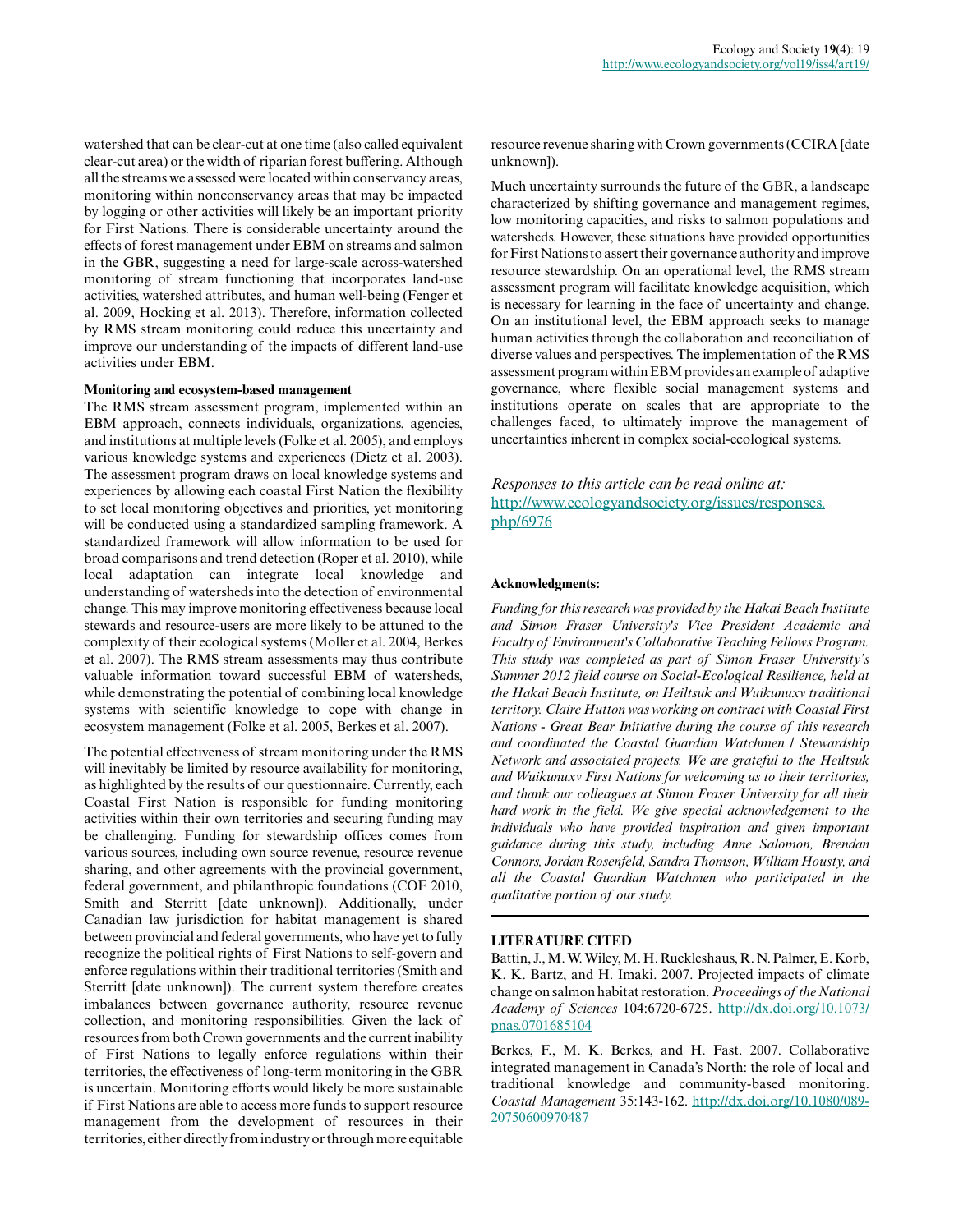Bolker, B. 2008. *Ecological models and data in R*. Princeton University Press, Woodstock, UK.

Bottom, D. L., K. K. Jones, C. A. Simenstad, and C. L. Smith. 2009. Reconnecting social and ecological resilience in salmon ecosystems. *Ecology and Society* 14(1): 5. [online] URL: [http://](http://www.ecologyandsociety.org/vol14/iss1/art5/) [www.ecologyandsociety.org/vol14/iss1/art5/](http://www.ecologyandsociety.org/vol14/iss1/art5/) 

Braun, D. C., and J. D. Reynolds. 2011. Relationships between habitat characteristics and breeding population densities in sockeye salmon (*Oncorhynchus nerka*). *Canadian Journal of Fisheries and Aquatic Sciences* 68:758-767. [http://dx.doi.](http://dx.doi.org/10.1139%2Ff2011-015) [org/10.1139/f2011-015](http://dx.doi.org/10.1139%2Ff2011-015) 

Braun, D. C., and J. D. Reynolds. 2012. Cost-effective variable selection in habitat surveys. *Methods in Ecology and Evolution* 3:388-396. [http://dx.doi.org/10.1111/j.2041-210X.2011.00154.x](http://dx.doi.org/10.1111%2Fj.2041-210X.2011.00154.x) 

British Columbia Ministry of Agriculture and Lands (BCMAL). 2006. *News release: Province announces a new vision for coastal B. C.* British Columbia Ministry of Agriculture and Lands, Victoria, British Columbia, Canada. [online] URL: [http://www2.news.gov.](http://www2.news.gov.bc.ca/news_releases_2005-2009/2006AL0002-000066.htm) [bc.ca/news\\_releases\\_2005-2009/2006AL0002-000066.htm](http://www2.news.gov.bc.ca/news_releases_2005-2009/2006AL0002-000066.htm)

British Columbia Ministry of Environment (BCMOE). 2001. *Water quality: ambient water quality guidelines (criteria) for turbidity, suspended and benthic sediments.* British Columbia Ministry of Environment, Victoria, British Columbia, Canada. [online] URL: [http://www.env.gov.bc.ca/wat/wq/BCguidelines/](http://www.env.gov.bc.ca/wat/wq/BCguidelines/turbidity/turbidity.html#) [turbidity/turbidity.html#](http://www.env.gov.bc.ca/wat/wq/BCguidelines/turbidity/turbidity.html#)

Brown, F., and Y. K. Brown, compilers. 2009. *Staying the course, staying alive - coastal First Nations fundamental truths: biodiversity, stewardship and sustainability*. Biodiversity BC, Victoria, British Columbia, Canada. [online] URL: [http://www.](http://www.biodiversitybc.org/assets/Default/BBC_Staying_the_Course_Web.pdf) [biodiversitybc.org/assets/Default/BBC\\_Staying\\_the\\_Course\\_Web.](http://www.biodiversitybc.org/assets/Default/BBC_Staying_the_Course_Web.pdf) [pdf](http://www.biodiversitybc.org/assets/Default/BBC_Staying_the_Course_Web.pdf)

Brunner, R., T. A. Steelman, L. Coe-Juell, C. M. Cromley, C. A. Edwards, and D. W. Tucker. 2005. *Adaptive governance: integrating natural resource science, decision making and policy.* Columbia University Press, Chichester, New York, USA.

Campbell, S. K., and V. L. Butler. 2010. Archaeological evidence for resilience of Pacific Northwest salmon populations and the socioecological system over the last ~7,500 years. *Ecology and Society* 15(1): 17. [online] URL: [http://www.ecologyandsociety.](http://www.ecologyandsociety.org/vol15/iss1/art17/) [org/vol15/iss1/art17/](http://www.ecologyandsociety.org/vol15/iss1/art17/)

Central Coast Indigenous Resource Alliance (CCIRA). [date unknown]. *Planning: key issues.* CCIRA, Bella Coola, British Columbia, Canada. [online] URL: [http://ccira.ca/site/planning/](http://ccira.ca/site/planning/key-issues.html) [key-issues.html](http://ccira.ca/site/planning/key-issues.html) 

Coast Opportunity Funds (COF). 2010. *Weaving together the threads of conservation and community well-being.* COF, Vancouver, British Columbia, Canada. [online] URL: [http://](http://www.coastfunds.ca/) [www.coastfunds.ca/](http://www.coastfunds.ca/)

Conquest, L. L. 1983. Assessing the statistical effectiveness of ecological experiments: utility of the coefficient of variation. *International Journal of Environmental Studies* 20:209-221. [http://](http://dx.doi.org/10.1080%2F00207238308710037) [dx.doi.org/10.1080/00207238308710037](http://dx.doi.org/10.1080%2F00207238308710037)

Darimont, C. T., H. M. Bryan, S. M. Carlson, M. D. Hocking, M. MacDuffee, P. C. Paquet, M. H. H. Price, T. E. Reimchen, J. D. Reynolds, and C. C. Wilmers. 2010. Salmon for terrestrial protected areas. *Conservation Letters* 3:379-389. [http://dx.doi.](http://dx.doi.org/10.1111%2Fj.1755-263X.2010.00145.x) [org/10.1111/j.1755-263X.2010.00145.x](http://dx.doi.org/10.1111%2Fj.1755-263X.2010.00145.x) 

Dietz, T., E. Ostrom, and P. C. Stern. 2003. The struggle to govern the commons. *Science* 302:1907-1912. [http://dx.doi.org/10.1126/](http://dx.doi.org/10.1126%2Fscience.1091015) [science.1091015](http://dx.doi.org/10.1126%2Fscience.1091015)

Dobbie, M. J., B. L. Henderson, and D. L. Stevens. 2008. Sparse sampling: spatial design for monitoring stream networks. *Statistics Surveys* 2:113-153. [http://dx.doi.org/10.1214/07-SS032](http://dx.doi.org/10.1214%2F07-SS032) 

Fenger, M., S. Howard, S. Loo, and R. Holt. 2009. *Adaptive management in experimental watersheds: research design*. Mike Fenger and Associates Ltd., Victoria, British Columbia, Canada. [online] URL: [http://www.for.gov.bc.ca/tasb/slrp/lrmp/nanaimo/](http://www.for.gov.bc.ca/tasb/slrp/lrmp/nanaimo/cencoast/ebmwg_docs/am04a_final_report.pdf) [cencoast/ebmwg\\_docs/am04a\\_final\\_report.pdf](http://www.for.gov.bc.ca/tasb/slrp/lrmp/nanaimo/cencoast/ebmwg_docs/am04a_final_report.pdf)

Firth, D. 1993. Bias reduction of maximum likelihood estimates. *Biometrika* 80:27-38. [http://dx.doi.org/10.1093/biomet/80.1.27](http://dx.doi.org/10.1093%2Fbiomet%2F80.1.27)

Folke, C., T. Hahn, P. Olsson, and J. Norberg. 2005. Adaptive governance of social-ecological systems. *Annual Review of Environmental Resources* 30:441-473. [http://dx.doi.org/10.1146/](http://dx.doi.org/10.1146%2Fannurev.energy.30.050504.144511) [annurev.energy.30.050504.144511](http://dx.doi.org/10.1146%2Fannurev.energy.30.050504.144511) 

Garner, K., and B. Parfitt. 2006. *First Nations, salmon fisheries and the rising importance of conservation.* Prepared for the Pacific Fisheries Resource Conservation Council, Vancouver, British Columbia, Canada. [online] URL: [http://www.fish.bc.ca/files/](http://www.fish.bc.ca/files/First%20Nations%20Salmon%20Fisheries.pdf) [First%20Nations%20Salmon%20Fisheries.pdf](http://www.fish.bc.ca/files/First%20Nations%20Salmon%20Fisheries.pdf)

Gomi, T., R. D. Moore, and M. A. Hassan. 2005. Suspended sediment dynamics in small forest streams of the Pacific Northwest. *Journal of the American Water Resources Association* 41:877-898. [http://dx.doi.org/10.1111/j.1752-1688.2005.tb03775.](http://dx.doi.org/10.1111%2Fj.1752-1688.2005.tb03775.x) [x](http://dx.doi.org/10.1111%2Fj.1752-1688.2005.tb03775.x) 

Hartman, G. F., J. C. Scrivener, and M. J. Miles. 1996. Impacts of logging in Carnation Creek, a high-energy coastal stream in British Columbia, and their implication for restoring fish habitat. *Canadian Journal of Fisheries and Aquatic Sciences* 53 (S1):237-251. [http://dx.doi.org/10.1139/cjfas-53-S1-237](http://dx.doi.org/10.1139%2Fcjfas-53-S1-237)

Heiltsuk Tribal Council. 2005. *Heiltsuk land use plan: for our children's tomorrows*. Heiltsuk Tribal Council, Bella Bella, British Columbia, Canada [online] URL: [http://www.firstnations.de/](http://www.firstnations.de/media/04-1-land-use-plan.pdf) [media/04-1-land-use-plan.pdf](http://www.firstnations.de/media/04-1-land-use-plan.pdf)

Hocking, M. D., S. M. O'Regan, R. P. White Collings, J. P. Benner, H. Munro, K. Squires, N. Swain, and K. Lertzman. 2013. *Ecosystem-based management in the Great Bear Rainforest: a knowledge summary for priority ecological questions and experimental watersheds design.* Prepared for the Coast Forest Region, BC Ministry of Forests, Lands and Natural Resource Operations. Hakai Network, Simon Fraser University, Burnaby, British Columbia, Canada.

Hocking, M. D., and J. D. Reynolds. 2011. Impacts of salmon on riparian plant diversity. *Science* 331:1609-1612. [http://dx.doi.](http://dx.doi.org/10.1126%2Fscience.1201079) [org/10.1126/science.1201079](http://dx.doi.org/10.1126%2Fscience.1201079)

Hughes, R. M., and D. V. Peck. 2008. Acquiring data for large aquatic resource surveys: the art of compromise among science, logistics, and reality. *Journal of the North American Benthological Society* 27:837-859. [http://dx.doi.org/10.1899/08-028.1](http://dx.doi.org/10.1899%2F08-028.1)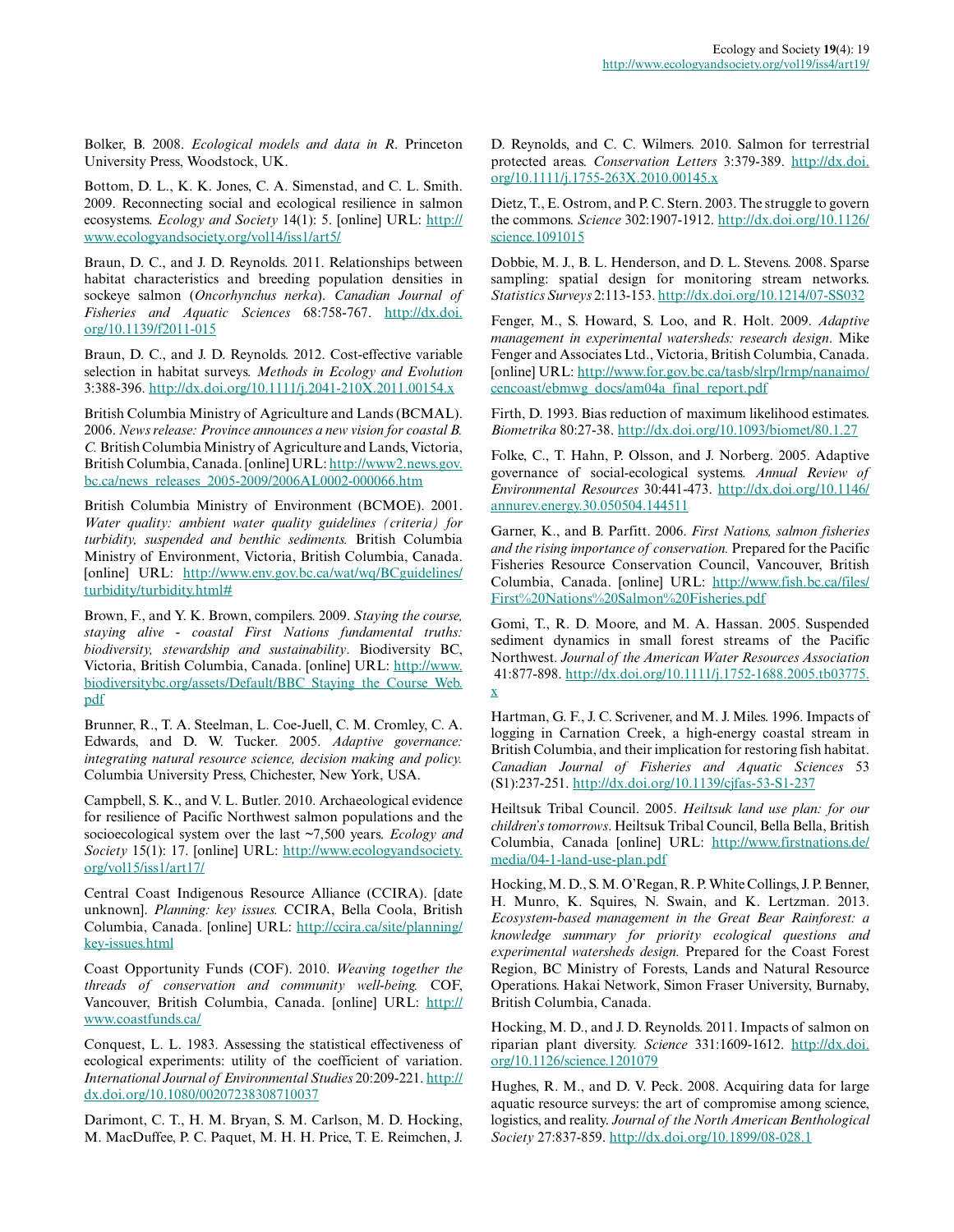Jackson, C. R., C. A. Sturm, and J. M. Ward. 2001. Timber harvest impacts on small headwater stream channels in the Coast Ranges of Washington. *Journal of the American Water Resources Association* 37:1533-1549. [http://dx.doi.org/10.1111/j.1752-1688.2001.](http://dx.doi.org/10.1111%2Fj.1752-1688.2001.tb03658.x) [tb03658.x](http://dx.doi.org/10.1111%2Fj.1752-1688.2001.tb03658.x)

Jensen, D. W., E. A. Steel, A. H. Fullerton, and G. R. Pess. 2009. Impact of fine sediment on egg-to-fry survival of Pacific Salmon: a meta-analysis of published studies. *Reviews in Fisheries Science* 17:348-359. [http://dx.doi.org/10.1080/10641260902716954](http://dx.doi.org/10.1080%2F10641260902716954) 

Jones, K. B., E. T. Slonecker, M. S. Nash, A. C. Neale, T. G. Wade, and S. Hamann. 2010. Riparian habitat changes across the continental United States (1972-2003) and potential implications for sustaining ecosystem services. *Landscape Ecology* 25:1261-1275. [http://dx.doi.org/10.1007/s10980-010-9510-1](http://dx.doi.org/10.1007%2Fs10980-010-9510-1)

Kondolf, G. M. 2000. Assessing salmonid spawning gravel quality. *Transactions of the American Fisheries Society* 129:262-281. [http://dx.doi.org/10.1577/1548-8659\(2000\)129<0262:ASSGQ>2.0.](http://dx.doi.org/10.1577%2F1548-8659%282000%29129%3C0262%3AASSGQ%3E2.0.CO%3B2)  $CO:2$ 

Kosmidis, I. 2013. brglm: Bias reduction in binary-response Generalized Linear Models. [online] URL: [http://www.ucl.ac.](http://www.ucl.ac.uk/~ucakiko/software.html) [uk/~ucakiko/software.html](http://www.ucl.ac.uk/~ucakiko/software.html)

Kotaska, J. 2013. *Reconciliation 'at the end of the day': decolonizing territorial governance in British Columbia after Delgamuukw.* Dissertation, University of British Columbia, Vancouver, British Columbia, Canada. [online] URL: [http://hdl.](http://hdl.handle.net/2429/45003) [handle.net/2429/45003](http://hdl.handle.net/2429/45003)

Ladson, A. R., R. B. Grayson, B. Jawecki, and L. J. White. 2006. Effect of sampling density on the measurement of stream condition indicators in two lowland Australian streams. *River Research and Applications* 22:853-869. [http://dx.doi.org/10.1002/](http://dx.doi.org/10.1002%2Frra.940) [rra.940](http://dx.doi.org/10.1002%2Frra.940)

Larsen, D. P., P. R. Kaufmann, T. M. Kincaid, and N. S. Urquhart. 2004. Detecting persistent change in the habitat of salmonbearing streams in the Pacific Northwest. *Canadian Journal of Fisheries and Aquatic Sciences* 61:283-291. [http://dx.doi.](http://dx.doi.org/10.1139%2Ff03-157) [org/10.1139/f03-157](http://dx.doi.org/10.1139%2Ff03-157) 

MacDonald, L. H., and A. Smart. 1993. Beyond the guidelines: practical lessons for monitoring. *Environmental Monitoring and Assessment* 26:203-218. [http://dx.doi.org/10.1007/BF00547499](http://dx.doi.org/10.1007%2FBF00547499)

MacDonald, L. H., A. W. Smart, and R. C. Wissmar. 1991. *Monitoring guidelines to evaluate effects of forestry activities on streams in the Pacific Northwest and Alaska*. EPA/910/9-91-001, NPS Section, U.S. EPA Region 10, Seattle, Washington, USA.

Mellina, E., and S. G. Hinch. 2009. Influences of riparian logging and in-stream large wood removal on pool habitat and salmonid density and biomass: a meta-analysis. *Canadian Journal of Forest Research* 39:1280-1301. [http://dx.doi.org/10.1139/X09-037](http://dx.doi.org/10.1139%2FX09-037) 

Moller, H., F. Berkes, P. O. Lyver, and M. Kislalioglu. 2004. Combining science and traditional ecological knowledge: monitoring populations for co-management. *Ecology and Society* 9(3): 2. [online] URL: [http://www.ecologyandsociety.org/vol9/](http://www.ecologyandsociety.org/vol9/iss3/art2/) [iss3/art2/](http://www.ecologyandsociety.org/vol9/iss3/art2/)

Naiman, R. J., H. Decamps, and M. Pollock. 1993. The role of riparian corridors in maintaining regional biodiversity. *Ecological Applications* 3:209-212. [http://dx.doi.org/10.2307/1941822](http://dx.doi.org/10.2307%2F1941822)

Naiman, R. J., and D. Dudgeon. 2011. Global alteration of freshwaters: influences on human and environmental well-being. *Ecological Research* 26:865-873. [http://dx.doi.org/10.1007/](http://dx.doi.org/10.1007%2Fs11284-010-0693-3) s11284-010-0693-3

National Research Council (NRC). 1996. *Upstream: salmon and society in the Pacific Northwest*. National Academy Press, Washington, D.C., USA.

Olsson, P., L. H. Gunderson, S. R. Carpenter, P. Ryan, L. Lebel, C. Folke, and C. S. Holling. 2006. Shooting the rapids: navigating transitions to adaptive governance of social-ecological systems. *Ecology and Society* 11(1): 18. [online] URL: [http://www.](http://www.ecologyandsociety.org/vol11/iss1/art18/) [ecologyandsociety.org/vol11/iss1/art18/](http://www.ecologyandsociety.org/vol11/iss1/art18/)

Pess, G. R., D. R. Montgomery, E. A. Steel, R. E. Bilby, B. E. Feist, and H. M. Greenberg. 2002. Landscape characteristics, land use, and coho salmon (*Oncorhynchus kisutch*) abundance, Snohomish River, Washington, USA. *Canadian Journal of Fisheries and Aquatic Science* 59:613-623. [http://dx.doi.](http://dx.doi.org/10.1139%2Ff02-035) [org/10.1139/f02-035](http://dx.doi.org/10.1139%2Ff02-035) 

Price, K., A. Roburn, and A. MacKinnon. 2009. Ecosystem-based management in the Great Bear Rainforest. *Forest Ecology and Management* 258:495-503. [http://dx.doi.org/10.1016/j.foreco.2008.10.010](http://dx.doi.org/10.1016%2Fj.foreco.2008.10.010)

Price, M. H. H., C. T. Darimont, N. F. Temple, and S. M. MacDuffee. 2008. Ghost runs: management and status assessment of Pacific salmon (*Oncorhynchus* spp.) returning to British Columbia's central and north coasts. *Canadian Journal of Fisheries and Aquatic Sciences* 65:2712-2718. [http://dx.doi.](http://dx.doi.org/10.1139%2FF08-174) [org/10.1139/F08-174](http://dx.doi.org/10.1139%2FF08-174) 

R Core Team. 2012. *R: A language and environment for statistical computing.* R Foundation for Statistical Computing, Vienna, Austria. [online] URL: <http://www.R-project.org/>

Roper, B. B., J. M. Buffington, S. Bennett, S. H. Lanigan, E. Archer, S. T. Downie, J. Faustini, T. W. Hillman, S. Hubler, K. Jones, et al. 2010. A comparison of the performance and compatibility protocols used by seven monitoring groups to measure stream habitat in the Pacific Northwest. *North American Journal of Fisheries Management* 30:565-587. [http://dx.doi.](http://dx.doi.org/10.1577%2FM09-061.1) [org/10.1577/M09-061.1](http://dx.doi.org/10.1577%2FM09-061.1) 

Scrivener, J. C., and M. J. Brownlee. 1989. Effects of forest harvesting on spawning gravel and incubation survival of chum (*Oncorhynchus keta*) and coho salmon (*O. kisutch*) in Carnation Creek, British Columbia. *Canadian Journal of Fisheries and Aquatic Sciences* 46:681-696. [http://dx.doi.org/10.1139/f89-087](http://dx.doi.org/10.1139%2Ff89-087)

Service, C. N., T. A., Nelson, P. C. Paquet, W. S. S. McInnes, and C. T. Darimont. 2012. Pipelines and parks: evaluating external risks to protected areas from the proposed Northern Gateway Oil Transport Project. *Natural Areas Journal* 32:367-376. [http://dx.](http://dx.doi.org/10.3375%2F043.032.0404) [doi.org/10.3375/043.032.0404](http://dx.doi.org/10.3375%2F043.032.0404) 

Sharma, R., and R. Hilborn. 2001. Empirical relationships between watershed characteristics and coho salmon (*Oncorhynchus kisutch*) smolt abundance in 14 western Washington streams.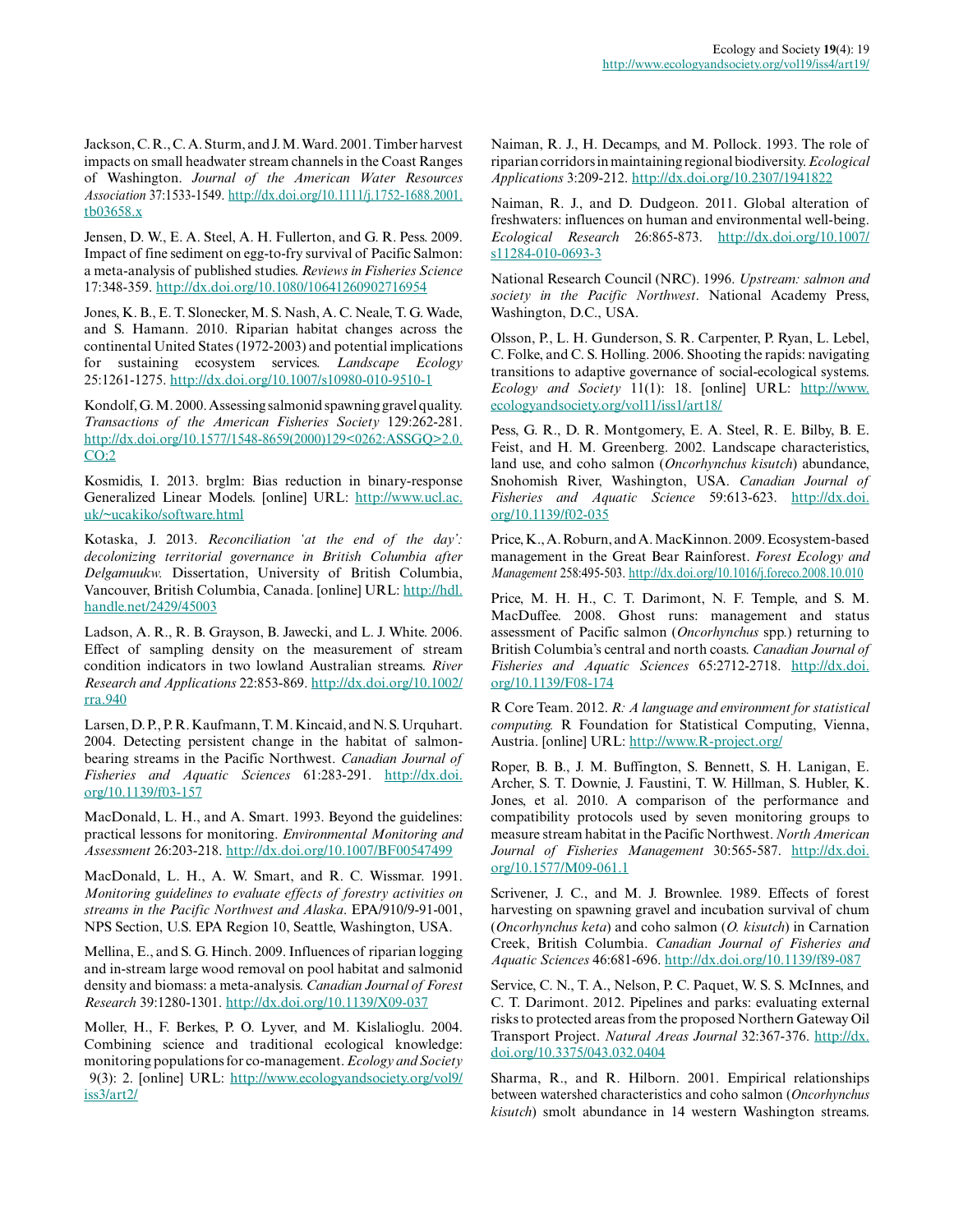*Canadian Journal of Fisheries and Aquatic Sciences* 58:1453-1463. [http://dx.doi.org/10.1139/f01-091](http://dx.doi.org/10.1139%2Ff01-091) 

Slaney, T. L., K. D. Hyatt, T. G. Northcote, and R. J. Fielden. 1996. Status of anadromous salmon and trout in British Columbia and Yukon. *Fisheries* 21:20-35. [http://dx.doi.](http://dx.doi.org/10.1577%2F1548-8446%281996%29021%3C0020%3ASOASAT%3E2.0.CO%3B2) [org/10.1577/1548-8446\(1996\)021<0020:SOASAT>2.0.CO;2](http://dx.doi.org/10.1577%2F1548-8446%281996%29021%3C0020%3ASOASAT%3E2.0.CO%3B2)

Smith, M., and A. Sterritt. [date unknown]. *From conflict to collaboration: the story of the Great Bear Rainforest.* Forest Ethics and Coastal First Nations, British Columbia, Canada. [online] URL:<http://sfigreenwash.org/downloads/WWFpaper.pdf>

Stouder, D. J., P. A. Bisson, and R. J. Naiman, editors. 1997*. Pacific salmon and their ecosystems*. Chapman and Hall, New York, New York, USA. [http://dx.doi.org/10.1007/978-1-4615-6375-4](http://dx.doi.org/10.1007%2F978-1-4615-6375-4) 

Suttle, K. B., M. E. Power, J. M. Levine, and C. McNeely. 2004. How fine sediment in riverbeds impairs growth and survival of juvenile salmonids. *Ecological Applications* 14:969-974. [http://dx.](http://dx.doi.org/10.1890%2F03-5190) [doi.org/10.1890/03-5190](http://dx.doi.org/10.1890%2F03-5190) 

Sweeney, B. W., T. L. Bott, J. K. Jackson, L. A. Kaplan, J. D. Newbold, L. J. Standley, W. C. Hession, and R. J. Horwitz. 2004. Riparian deforestation, stream narrowing, and loss of stream ecosystem services. *Proceedings of the National Academy of Sciences* 10:14132-14137. [http://dx.doi.org/10.1073/pnas.0405895101](http://dx.doi.org/10.1073%2Fpnas.0405895101) 

Temple, N., editor. 2005. *Salmon in the Great Bear Rainforest.* Raincoast Conservation Society, Victoria, British Columbia, Canada. [online] URL: [http://www.raincoast.org/files/](http://www.raincoast.org/files/publications/reports/Salmon-in-the-GBR.pdf) [publications/reports/Salmon-in-the-GBR.pdf](http://www.raincoast.org/files/publications/reports/Salmon-in-the-GBR.pdf)

Tschaplinski, P. J., and R. G. Pike. 2010. Riparian management and effects on function. Pages 479-526 *in* R. G. Pike, T. E. Redding, R. D. Moore, R. D. Winkler, and K. D. Bladon, editors. *Compendium of forest hydrology and geomorphology in British Columbia*. B.C. Ministry of Forests and Range, Research Branch, Victoria, British Columbia, Canada and FORREX Forest Research Extension Partnership, Kamloops, British Columbia, Canada.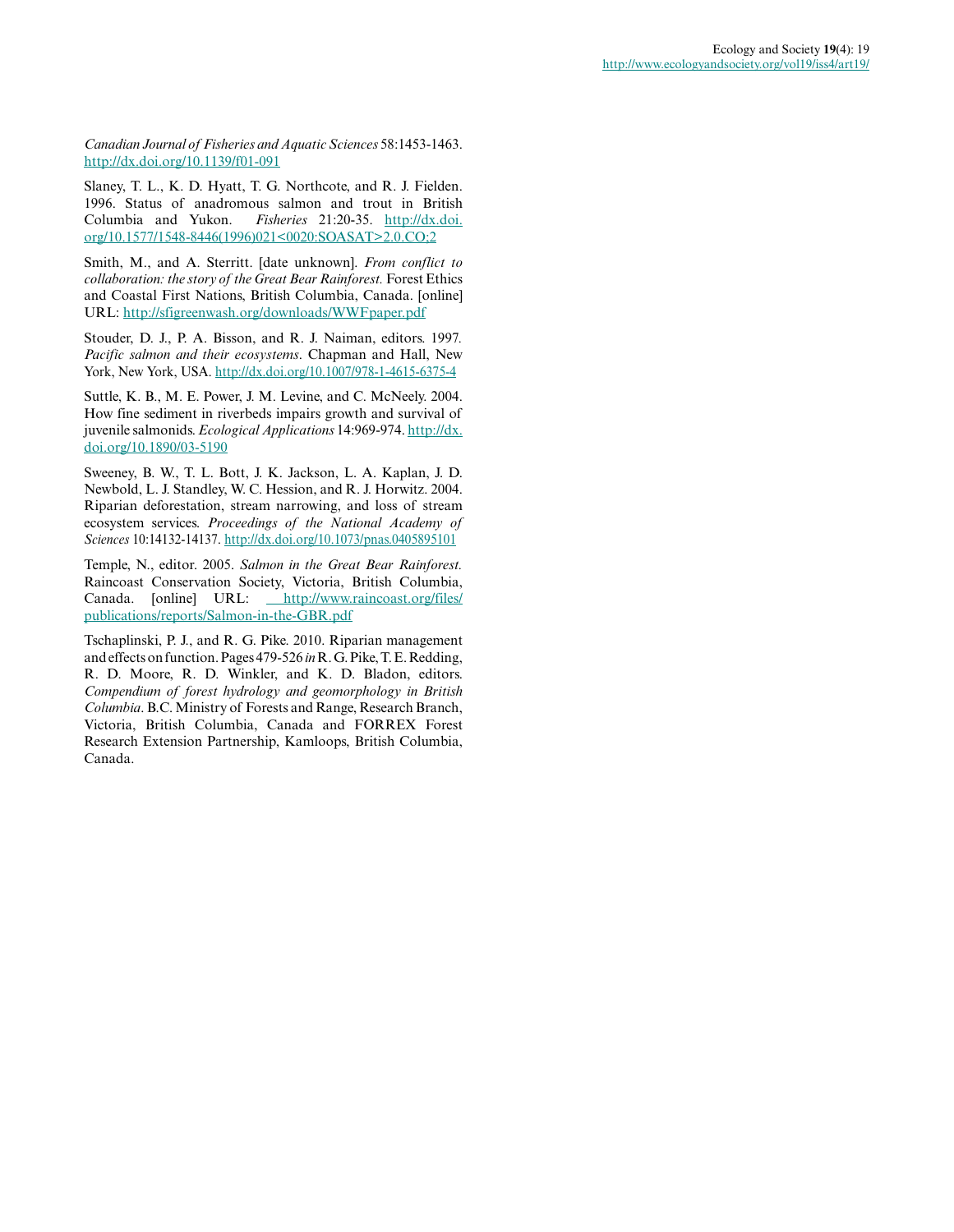## **Appendix 1**

This appendix contains the data cards developed by the Coastal First Nations — Great Bear Initiative for stream assessments by First Nations stewardship staff as part of their Regional Monitoring System stream assessment program. The cards include a Stream Transect card, Stream Assessment card, Stream Visit card, and Spawner Survey card.

| <b>Stream Transect</b>        |              |               | Stream Name: Name:                                                          |                                      |  |                                                           |                                                                 | Reach #                     |                                 | Entered in DMS:                 |                                  |                                  |  |
|-------------------------------|--------------|---------------|-----------------------------------------------------------------------------|--------------------------------------|--|-----------------------------------------------------------|-----------------------------------------------------------------|-----------------------------|---------------------------------|---------------------------------|----------------------------------|----------------------------------|--|
| Transect#                     | Location (m) | BF width (m)  |                                                                             | Wet width (m)                        |  |                                                           | BF depth (cm)<br>Max depth (cm)                                 |                             |                                 |                                 | Habitat type                     |                                  |  |
|                               |              |               |                                                                             |                                      |  |                                                           |                                                                 |                             | $\square$ pool<br>$\Box$ riffle |                                 | $\Box$ log jam<br>$\Box$ cascade |                                  |  |
| Canopy closure (m)            |              |               | Moss on rocks                                                               |                                      |  |                                                           | Undercut bank?                                                  |                             |                                 | $\Box$ other:<br>$\Box$ glide   |                                  |                                  |  |
| Left:                         | Right:       |               | $D$ little/no<br>$\Box$ occasional<br>$\Box$ abundant<br>$\Box$ frequent    |                                      |  | Right: □Yes<br>Left: □Yes<br>$\square$ No<br>$\square$ No |                                                                 |                             |                                 |                                 |                                  |                                  |  |
| Pebble size:<br>int axis (cm) |              |               |                                                                             |                                      |  |                                                           |                                                                 |                             |                                 |                                 |                                  |                                  |  |
| Transect#                     | Location (m) | BF width (m)  |                                                                             | Wet width (m)                        |  |                                                           | BF depth (cm)                                                   | Max depth (cm)              |                                 | Habitat type                    |                                  |                                  |  |
|                               |              |               |                                                                             |                                      |  |                                                           |                                                                 |                             |                                 | $\square$ pool<br>$\Box$ riffle | $\Box$ log jam<br>$\Box$ cascade |                                  |  |
| Canopy closure (m)            |              |               | Moss on rocks                                                               |                                      |  |                                                           | Undercut bank?                                                  |                             |                                 | $\Box$ glide                    |                                  | $\Box$ other:                    |  |
| Left:                         | Right:       |               | $\Box$ little/no<br>$\Box$ frequent                                         | $\Box$ occasional<br>$\Box$ abundant |  |                                                           | Right: □Yes<br>Left: $\Box$ Yes<br>$\square$ No<br>$\square$ No |                             |                                 |                                 |                                  |                                  |  |
| Pebble size:<br>int axis (cm) |              |               |                                                                             |                                      |  |                                                           |                                                                 |                             |                                 |                                 |                                  |                                  |  |
| Transect#                     | Location (m) | BF width (m)  |                                                                             | Wet width (m)                        |  |                                                           | BF depth (cm)                                                   | Max depth (cm)              |                                 |                                 | Habitat type                     |                                  |  |
|                               |              |               |                                                                             |                                      |  |                                                           |                                                                 |                             |                                 | $\square$ pool<br>$\Box$ riffle |                                  | $\Box$ log jam<br>$\Box$ cascade |  |
| Canopy closure (m)            |              | Moss on rocks |                                                                             |                                      |  | Undercut bank?                                            |                                                                 |                             | $\Box$ glide                    |                                 | $\Box$ other:                    |                                  |  |
| Left:                         | Right:       |               | $\Box$ little/no<br>$\Box$ occasional<br>$\Box$ abundant<br>$\Box$ frequent |                                      |  |                                                           | Left: $\Box$ Yes<br>$\square$ No                                | Right: □Yes<br>$\square$ No |                                 |                                 |                                  |                                  |  |
| Pebble size:<br>int axis (cm) |              |               |                                                                             |                                      |  |                                                           |                                                                 |                             |                                 |                                 |                                  |                                  |  |

Fig. A1.1 – The Stream transect card used to record stream characteristics at multiple crosssectional transects within a reach.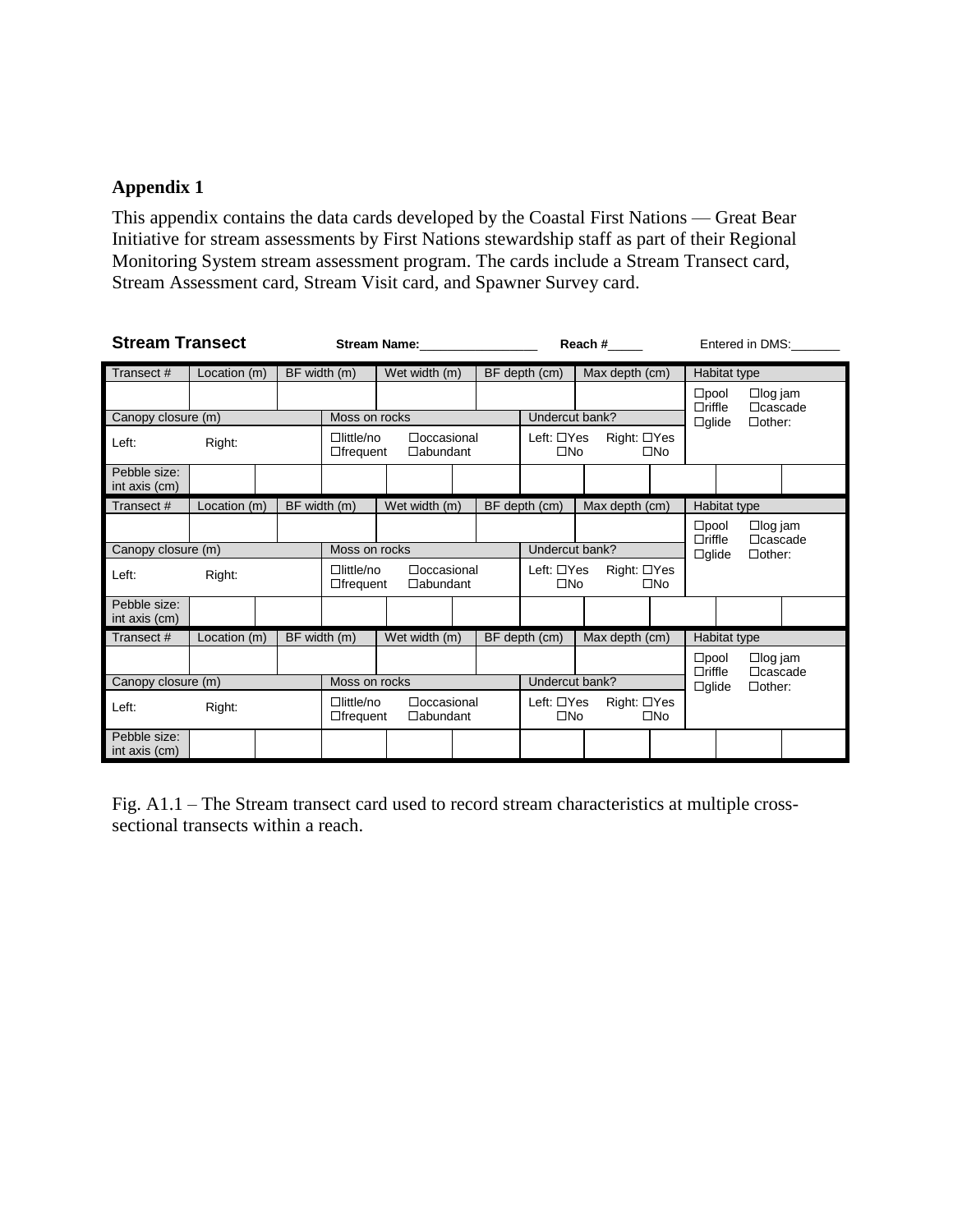|                                                                        |                           | <b>Stream Assessment (side 1)</b>     |    |                                                                                             |                   |                         |  | Entered in DMS:                                          |                                                                    |  |  |  |
|------------------------------------------------------------------------|---------------------------|---------------------------------------|----|---------------------------------------------------------------------------------------------|-------------------|-------------------------|--|----------------------------------------------------------|--------------------------------------------------------------------|--|--|--|
| Stream name                                                            |                           |                                       |    | Location description                                                                        |                   |                         |  | Latitude and longitude at mouth                          |                                                                    |  |  |  |
|                                                                        |                           |                                       |    |                                                                                             |                   |                         |  |                                                          |                                                                    |  |  |  |
| Previously assessed?<br>Section assessed (e.g., whole creek, to falls) |                           |                                       |    |                                                                                             |                   |                         |  | Access notes (to assist future surveys)                  |                                                                    |  |  |  |
| □yes □no □don't know                                                   |                           |                                       |    |                                                                                             |                   |                         |  |                                                          |                                                                    |  |  |  |
| Reach#                                                                 |                           | Reach start (landmark)                |    |                                                                                             |                   |                         |  | Reach start (lat/long)                                   |                                                                    |  |  |  |
|                                                                        |                           |                                       |    |                                                                                             |                   |                         |  |                                                          |                                                                    |  |  |  |
| BF width (m)                                                           |                           | Wet width (m)<br>Reach length (10xBF) |    |                                                                                             |                   | Gradient (%)            |  | Habitat sequence                                         | Logging?                                                           |  |  |  |
|                                                                        | # cover-LWD<br># pool-LWD |                                       |    |                                                                                             | Rep LWD W x L (m) |                         |  | $\Box$ riffle-pool<br>$\Box$ step-pool<br>□ cascade-pool | □ first growth<br>$\Box$ older $2^{nd}$ growth<br>□recently logged |  |  |  |
|                                                                        |                           |                                       |    |                                                                                             |                   |                         |  | □large channel                                           |                                                                    |  |  |  |
| Main tree species                                                      |                           |                                       |    |                                                                                             |                   | Main shrub/herb species |  |                                                          |                                                                    |  |  |  |
| 1:                                                                     |                           |                                       | 3: |                                                                                             | 1:                |                         |  | 3.                                                       | 5:                                                                 |  |  |  |
| 2:                                                                     |                           |                                       |    |                                                                                             | 2:                |                         |  | 4:                                                       | 6:                                                                 |  |  |  |
|                                                                        |                           |                                       |    | Comments and observations (include location, description, and photo numbers as appropriate) |                   |                         |  |                                                          |                                                                    |  |  |  |
|                                                                        |                           |                                       |    |                                                                                             |                   |                         |  |                                                          |                                                                    |  |  |  |

Fig. A1.2 – Side 1 of the Stream Assessment card used to record reach-level characteristics at each stream site.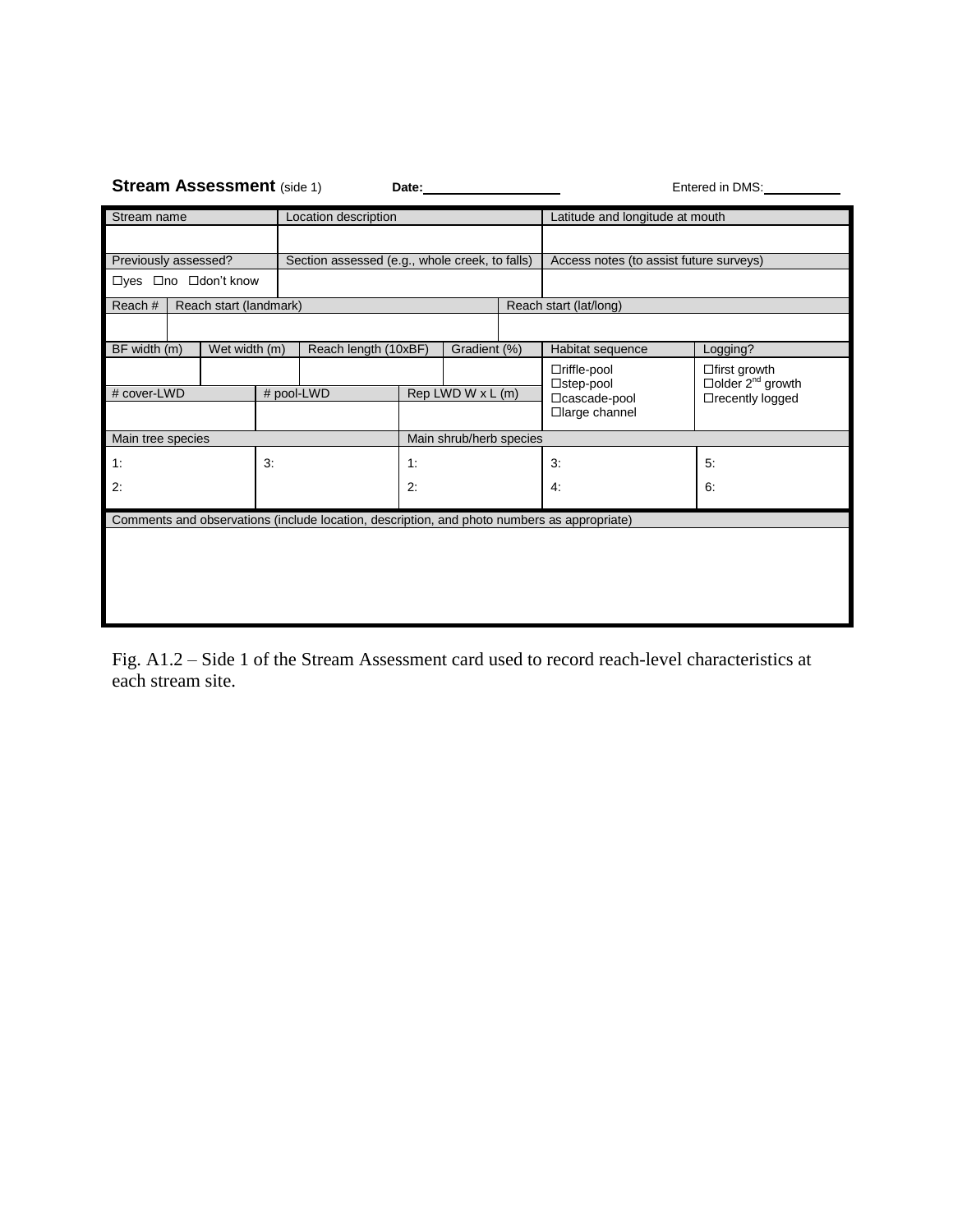# **Stream Assessment** (side 2) **Entered in DMS:** Entered in DMS: <u>Entered in DMS:</u>

| <b>POOLS</b> |                                                                                                                                                                                                                                |           |                           |                   |                                            |            |           |                    |  |                   |  |  |  |  |
|--------------|--------------------------------------------------------------------------------------------------------------------------------------------------------------------------------------------------------------------------------|-----------|---------------------------|-------------------|--------------------------------------------|------------|-----------|--------------------|--|-------------------|--|--|--|--|
| Pool #       | Length (m)                                                                                                                                                                                                                     | Width (m) | Tail depth<br>(cm)        | Max depth<br>(cm) | Pool #                                     | Length (m) | Width (m) | Tail depth<br>(cm) |  | Max depth<br>(cm) |  |  |  |  |
|              |                                                                                                                                                                                                                                |           |                           |                   |                                            |            |           |                    |  |                   |  |  |  |  |
|              |                                                                                                                                                                                                                                |           |                           |                   |                                            |            |           |                    |  |                   |  |  |  |  |
|              |                                                                                                                                                                                                                                |           |                           |                   |                                            |            |           |                    |  |                   |  |  |  |  |
|              | □ CULTURAL FEATURES (e.g., CMT, midden, fish weir, medicinal plants),<br>□ SALMON BARRIERS (e.g., falls, landslide, log jam, dam, culvert)<br>□ OTHER FEATURES (e.g., tributaries, multiple channels, extensive bars, islands) |           |                           |                   |                                            |            |           |                    |  |                   |  |  |  |  |
|              | Type of feature or barrier                                                                                                                                                                                                     |           | Location (lat/long, desc) |                   | Detailed description of feature or barrier |            |           | Photo number(s)    |  |                   |  |  |  |  |
|              |                                                                                                                                                                                                                                |           |                           |                   |                                            |            |           |                    |  |                   |  |  |  |  |

Fig. A1.3 – Side 2 of the Stream Assessment card.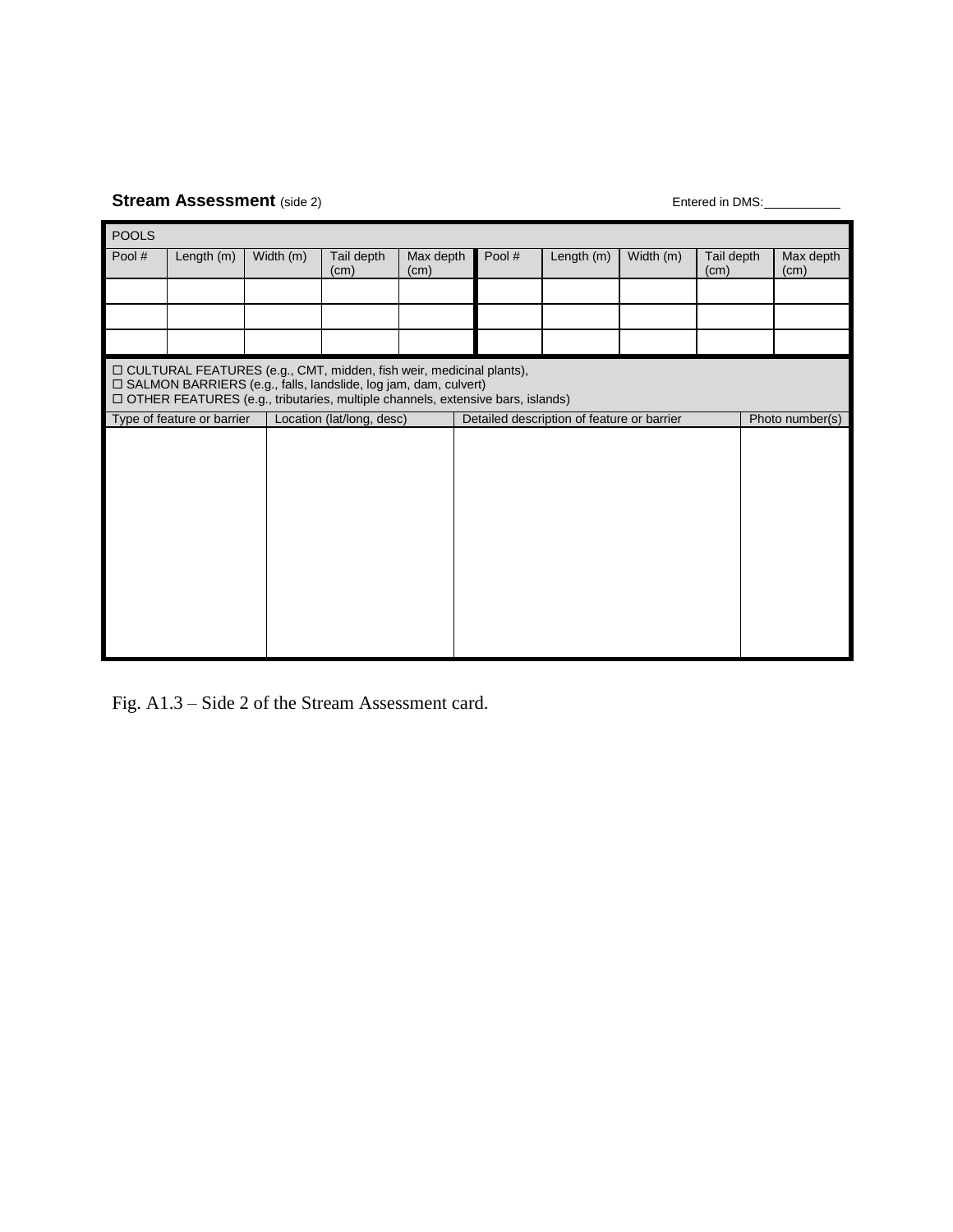|                                                        | <b>Stream Visit (v. 2)</b> |                                                                                    |                               | Date:                 | Entered in DMS:                    |    |                             |              |                     |                  |  |  |
|--------------------------------------------------------|----------------------------|------------------------------------------------------------------------------------|-------------------------------|-----------------------|------------------------------------|----|-----------------------------|--------------|---------------------|------------------|--|--|
| Time                                                   |                            | Stream name                                                                        |                               | Section visited       |                                    |    | Other stream surveys today? |              |                     |                  |  |  |
|                                                        |                            |                                                                                    |                               |                       |                                    |    | □Habitat Assess □Spawner    |              |                     | $\Box$ Logging   |  |  |
|                                                        | Stream discharge           | Turbidity                                                                          | Colour note                   | Observed fish species |                                    |    |                             | # Adult      | # Juv               |                  |  |  |
| $\square$ low (0-30%)<br>□mod (30-90%)<br>□high (>90%) |                            | $\Box$ clear<br>$\Box$ lightly turbid                                              | $\Box$ tea<br>$\Box$ silty    |                       | 1.                                 |    |                             |              |                     |                  |  |  |
|                                                        |                            | $\Box$ mod. turbid<br>$\Box$ turbid                                                | $\Box$ muddy<br>$\Box$ other: |                       | 2.                                 |    |                             |              |                     |                  |  |  |
|                                                        |                            |                                                                                    |                               |                       | 3.                                 |    |                             |              |                     |                  |  |  |
| Location of width/depth measurements (lat/long & desc) |                            |                                                                                    |                               |                       | Wetted width (m)<br>Max depth (cm) |    |                             |              | Substrate embed (%) |                  |  |  |
|                                                        |                            |                                                                                    |                               |                       |                                    |    |                             |              |                     |                  |  |  |
| <b>Test</b>                                            | Reach #                    | Test location (lat/long, desc, or transect #)                                      |                               |                       | Temp (°C)                          | pH |                             | Cond (µS/cm) |                     | DO(mg/L)         |  |  |
| 1                                                      |                            |                                                                                    |                               |                       |                                    |    |                             |              |                     |                  |  |  |
| $\overline{2}$                                         |                            |                                                                                    |                               |                       |                                    |    |                             |              |                     |                  |  |  |
| 3                                                      |                            |                                                                                    |                               |                       |                                    |    |                             |              |                     |                  |  |  |
|                                                        |                            | Type of equipment used for water quality measurements                              |                               |                       |                                    |    |                             |              |                     |                  |  |  |
|                                                        |                            | Wildlife signs (include type of sign, type of animal, location, and photo numbers) |                               |                       |                                    |    |                             |              |                     |                  |  |  |
|                                                        |                            |                                                                                    |                               |                       |                                    |    |                             |              |                     |                  |  |  |
|                                                        |                            |                                                                                    |                               |                       |                                    |    |                             |              |                     | $\square$ Photos |  |  |

Fig. A1.4 – The Stream Visit card, which is to be used along with the Stream Assessment card and Stream Transect card, or individually if time does not permit a full assessment.